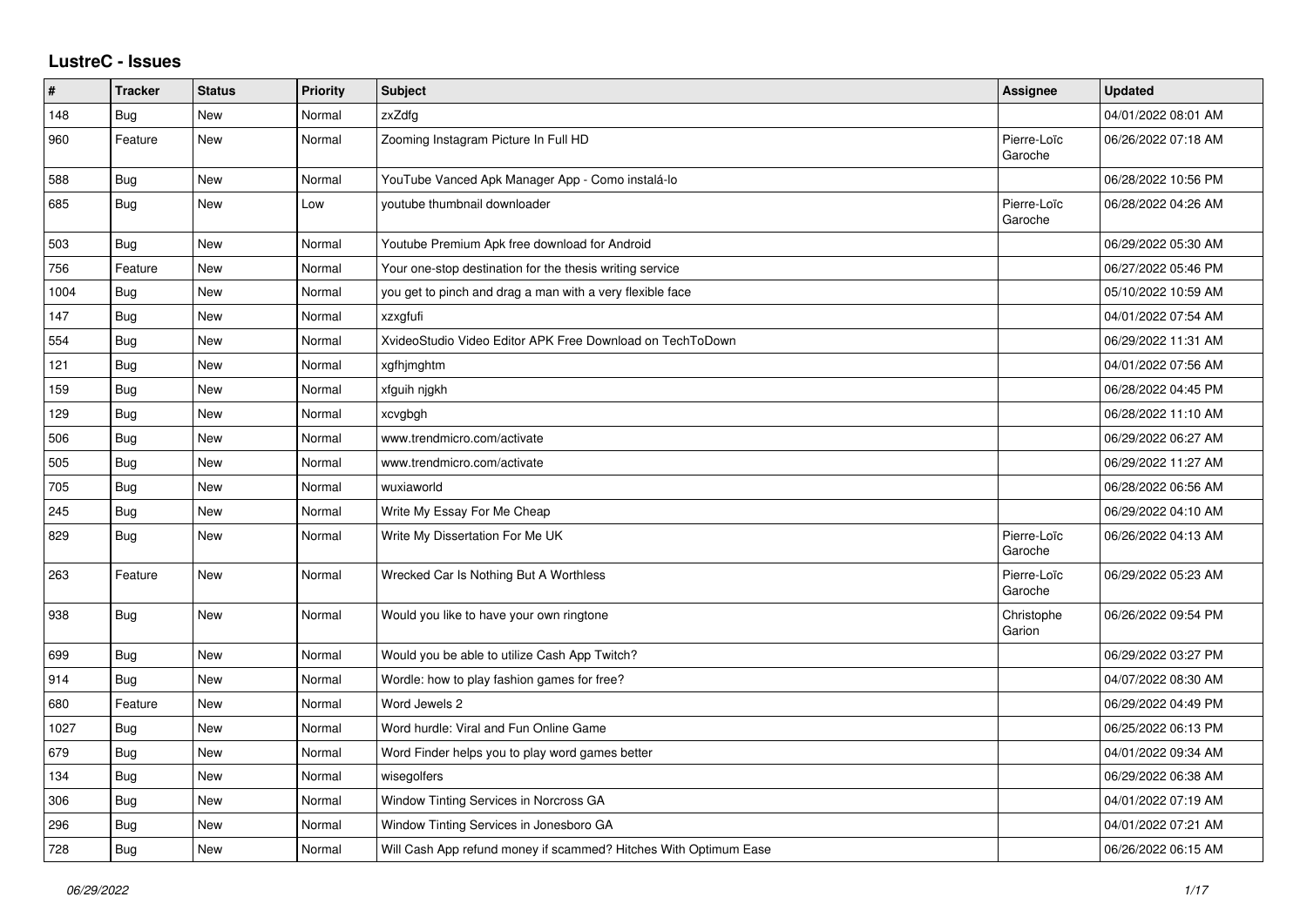| $\sharp$ | <b>Tracker</b> | <b>Status</b> | <b>Priority</b> | Subject                                                                    | <b>Assignee</b>        | <b>Updated</b>      |
|----------|----------------|---------------|-----------------|----------------------------------------------------------------------------|------------------------|---------------------|
| 538      | <b>Bug</b>     | New           | Normal          | Will cash app refund money if scammed quickly?                             |                        | 06/27/2022 10:25 AM |
| 878      | Bug            | New           | Normal          | Wie ist instazoom hilfreich beim Herunterladen von Instagram-Profilbildern |                        | 04/08/2022 09:28 PM |
| 776      | Bug            | New           | Normal          | Wibargain                                                                  |                        | 06/28/2022 01:57 PM |
| 587      | Bug            | New           | Normal          | Why Picsart Pro Offers Great Features                                      |                        | 06/29/2022 10:06 AM |
| 701      | Bug            | New           | Normal          | Why Law Essay Helper UK is Necessary?                                      |                        | 06/28/2022 08:12 AM |
| 922      | Bug            | New           | Normal          | Why Is The Need For Assignment Writing Services?                           |                        | 06/29/2022 01:32 PM |
| 757      | Bug            | New           | Normal          | Why Is Issue of Car Maintenance so Famous for the Consumers?               |                        | 04/01/2022 09:01 AM |
| 963      | Feature        | New           | Normal          | Why I am not getting cool cash app card designs- call experts              |                        | 06/26/2022 07:52 AM |
| 540      | Bug            | <b>New</b>    | Normal          | Why Haven't I Received My Cash App Card? Can I get t the reasons behind it |                        | 06/29/2022 09:42 AM |
| 78       | Bug            | In Progress   | Normal          | Why generate MCDC conditions for constant flows?                           | Pierre-Loïc<br>Garoche | 04/01/2022 08:08 AM |
| 637      | Feature        | <b>New</b>    | Normal          | Why do the Outlook rules not work in my account?                           |                        | 06/28/2022 11:12 AM |
| 884      | Bug            | New           | Normal          | Why do Subway Surfers popular                                              |                        | 04/01/2022 09:16 AM |
| 880      | Bug            | New           | Normal          | Why do Subway Surfers popular                                              |                        | 04/01/2022 09:16 AM |
| 551      | Bug            | New           | Normal          | Why Do Students Need Online Best Dissertation Writing Services?            |                        | 06/28/2022 03:03 AM |
| 713      | Bug            | New           | High            | Why Cupcake 2048 is a addictive game?                                      | Pierre-Loïc<br>Garoche | 04/01/2022 09:34 AM |
| 208      | Bug            | New           | Normal          | Why Cash app won't let me send money if scammed?                           |                        | 04/01/2022 08:54 AM |
| 188      | Bug            | New           | Normal          | Why are university students buying assignments online?                     | Pierre-Loïc<br>Garoche | 06/29/2022 09:32 AM |
| 707      | Bug            | New           | Normal          | Why Accounting Assignments Are Beneficial For The Students?                | Pierre-Loïc<br>Garoche | 06/28/2022 07:29 AM |
| 1008     | Bug            | New           | Normal          | Who was the first black woman to anchor a newscast?                        |                        | 05/10/2022 03:13 PM |
| 802      | Bug            | <b>New</b>    | Normal          | Who Is an ETL Engineer                                                     |                        | 06/28/2022 02:03 AM |
| 801      | Bug            | New           | Normal          | Who Is an ETL Engineer                                                     |                        | 06/27/2022 12:25 PM |
| 800      | Bug            | <b>New</b>    | Normal          | Who Is an ETL Engineer                                                     |                        | 06/29/2022 08:54 AM |
| 799      | Bug            | New           | Normal          | Who Is an ETL Engineer                                                     |                        | 06/28/2022 02:51 AM |
| 798      | Bug            | New           | Normal          | Who Is an ETL Engineer                                                     |                        | 06/29/2022 02:44 AM |
| 1123     | Bug            | New           | Normal          | Where To Watch FIFA World Cup 2022                                         |                        | 06/24/2022 03:51 AM |
| 920      | Bug            | New           | Normal          | Where I Can Get Essay Writing Services?                                    |                        | 04/11/2022 08:35 AM |
| 1107     | Feature        | New           | High            | Where do you have to find an application to watch news and sports videos?  | Christophe<br>Garion   | 06/29/2022 10:16 AM |
| 768      | Bug            | New           | Normal          | Where can you buy best jackets online?                                     |                        | 06/26/2022 01:50 PM |
| 793      | Feature        | New           | Urgent          | Where can I find cheap FIFA coins?                                         | Pierre-Loïc<br>Garoche | 06/28/2022 03:41 PM |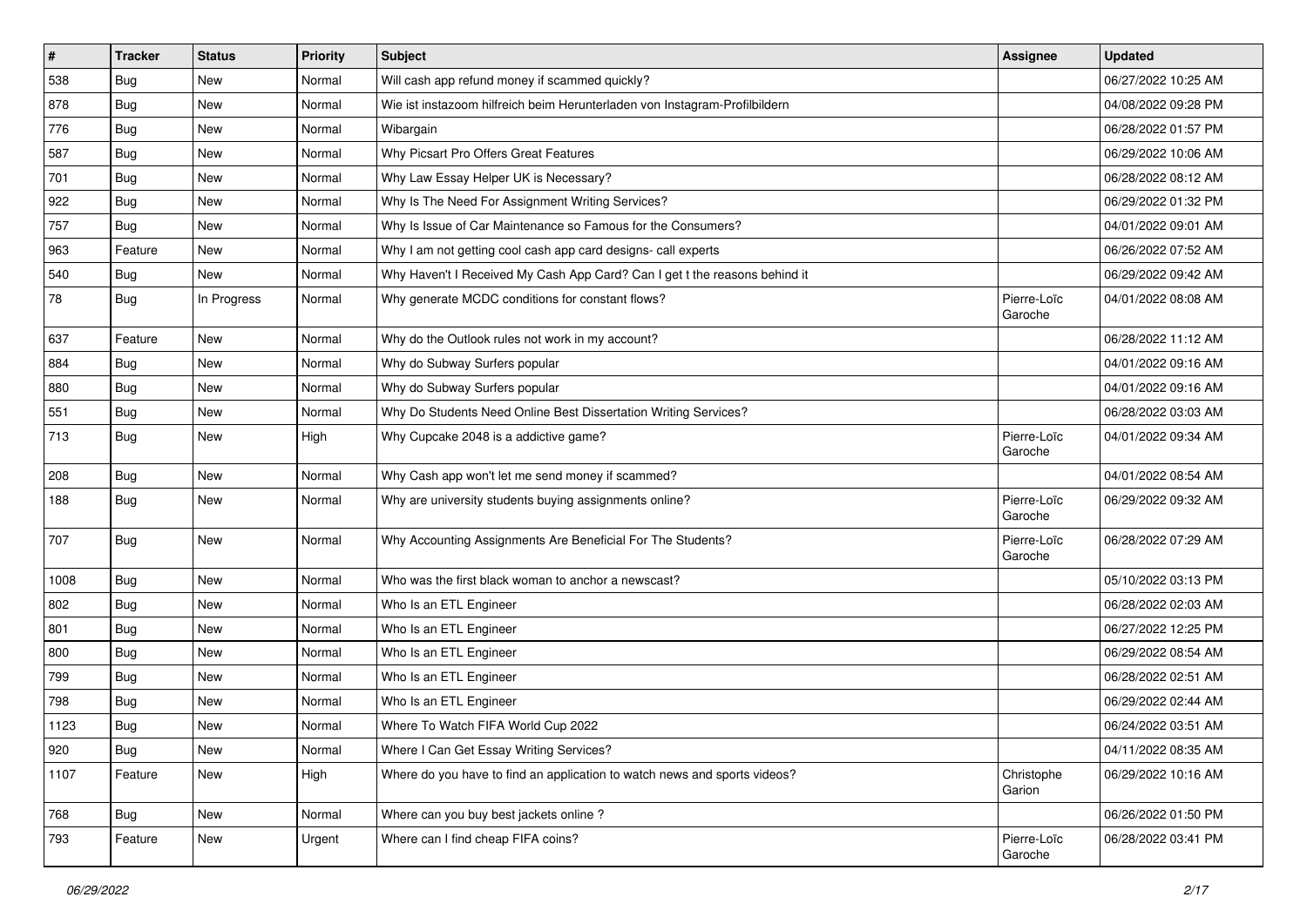| $\sharp$ | <b>Tracker</b> | <b>Status</b> | Priority | Subject                                                                    | Assignee               | <b>Updated</b>      |
|----------|----------------|---------------|----------|----------------------------------------------------------------------------|------------------------|---------------------|
| 300      | Bug            | New           | Normal   | Wheels Powder Coating Services in Norcross GA                              |                        | 04/15/2022 01:45 PM |
| 223      | Bug            | <b>New</b>    | Normal   | WhatsApp Plus: Download, Update and Themes                                 |                        | 06/03/2022 08:07 PM |
| 1099     | Feature        | New           | Normal   | Whatsapp Plus - A New Way Of Communicating                                 |                        | 06/28/2022 07:57 AM |
| 560      | Bug            | New           | Normal   | Whatsapp Aero - Make Your Phone Auto Connect                               |                        | 04/01/2022 09:28 AM |
| 605      | Feature        | New           | Normal   | What will the future of logo design be like?                               |                        | 06/28/2022 01:31 PM |
| 1094     | Bug            | New           | Normal   | What time does direct deposit hit Cash App?                                |                        | 06/14/2022 03:27 PM |
| 1125     | Bug            | New           | Normal   | What is Wordscapes?                                                        |                        | 06/24/2022 09:05 AM |
| 868      | Feature        | New           | Normal   | What Is the Role of a Graphic Designer?                                    | Pierre-Loïc<br>Garoche | 04/01/2022 09:12 AM |
| 1043     | Bug            | New           | Normal   | What Is The Right Way To Troubleshoot Cash App Transfer Failed Problems?   |                        | 05/25/2022 01:16 PM |
| 927      | Feature        | New           | Normal   | What Is The Right Way To Troubleshoot Cash App Transfer Failed Problems?   |                        | 04/12/2022 05:54 AM |
| 523      | Bug            | New           | Normal   | What Is The Right Google Account Recovery Aid To Regain Account Access?    | Pierre-Loïc<br>Garoche | 06/29/2022 03:04 PM |
| 836      | Bug            | New           | Normal   | What Is The Required Amount To Pay As Cash App Clearance Fee?              |                        | 04/01/2022 09:00 AM |
| 636      | Bug            | New           | Normal   | What is the most popular furniture color?                                  |                        | 06/25/2022 04:57 PM |
| 520      | Bug            | New           | Normal   | What Is The Major Role Of Cash.app/Help and Support Page?                  |                        | 06/29/2022 12:34 PM |
| 569      | Bug            | New           | Normal   | What is the incoming and outgoing mail server for Outlook IMAP settings?   | Pierre-Loïc<br>Garoche | 06/28/2022 07:38 PM |
| 570      | Bug            | New           | Normal   | What is Sutton bank cash app customer service phone number?                | Pierre-Loïc<br>Garoche | 06/28/2022 03:09 PM |
| 580      | Bug            | New           | High     | What is Narrative Essay?                                                   | Christophe<br>Garion   | 06/26/2022 04:49 PM |
| 1105     | Bug            | New           | High     | What is Mahjong online?                                                    |                        | 06/28/2022 03:47 AM |
| 496      | Bug            | New           | Normal   | What is Live NetTV?                                                        |                        | 06/29/2022 01:52 PM |
| 761      | Bug            | New           | Normal   | What is it about basketball that makes it so popular in the United States? | Corentin<br>Lauverjat  | 06/29/2022 06:51 AM |
| 792      | Bug            | New           | Normal   | What is Google Camera Mod?                                                 |                        | 06/27/2022 10:20 AM |
| 853      | Bug            | New           | Normal   | what is dr laser                                                           |                        | 04/01/2022 09:13 AM |
| 585      | Bug            | New           | Normal   | What is cash app help number?                                              |                        | 06/26/2022 06:21 PM |
| 764      | <b>Bug</b>     | New           | Normal   | What is available to see what I can watch HBO Max?                         |                        | 06/28/2022 03:59 AM |
| 279      | Bug            | New           | High     | What is an essential feature of an internal communications app?            |                        | 06/29/2022 02:57 PM |
| 667      | Bug            | New           | Normal   | What Is a Ringtone?                                                        |                        | 06/29/2022 12:34 AM |
| 477      | Bug            | New           | Normal   | What Does Online Coupon Mean?                                              |                        | 06/28/2022 06:40 PM |
| 1112     | Bug            | New           | Normal   | What Cash App Policy Says If Random Person Sent Me Money On Cash App?      |                        | 06/27/2022 02:39 AM |
| 1078     | Bug            | New           | Normal   | What Bank Is Cash App On Plaid? Find Clarity And Assistance                |                        | 06/15/2022 11:56 AM |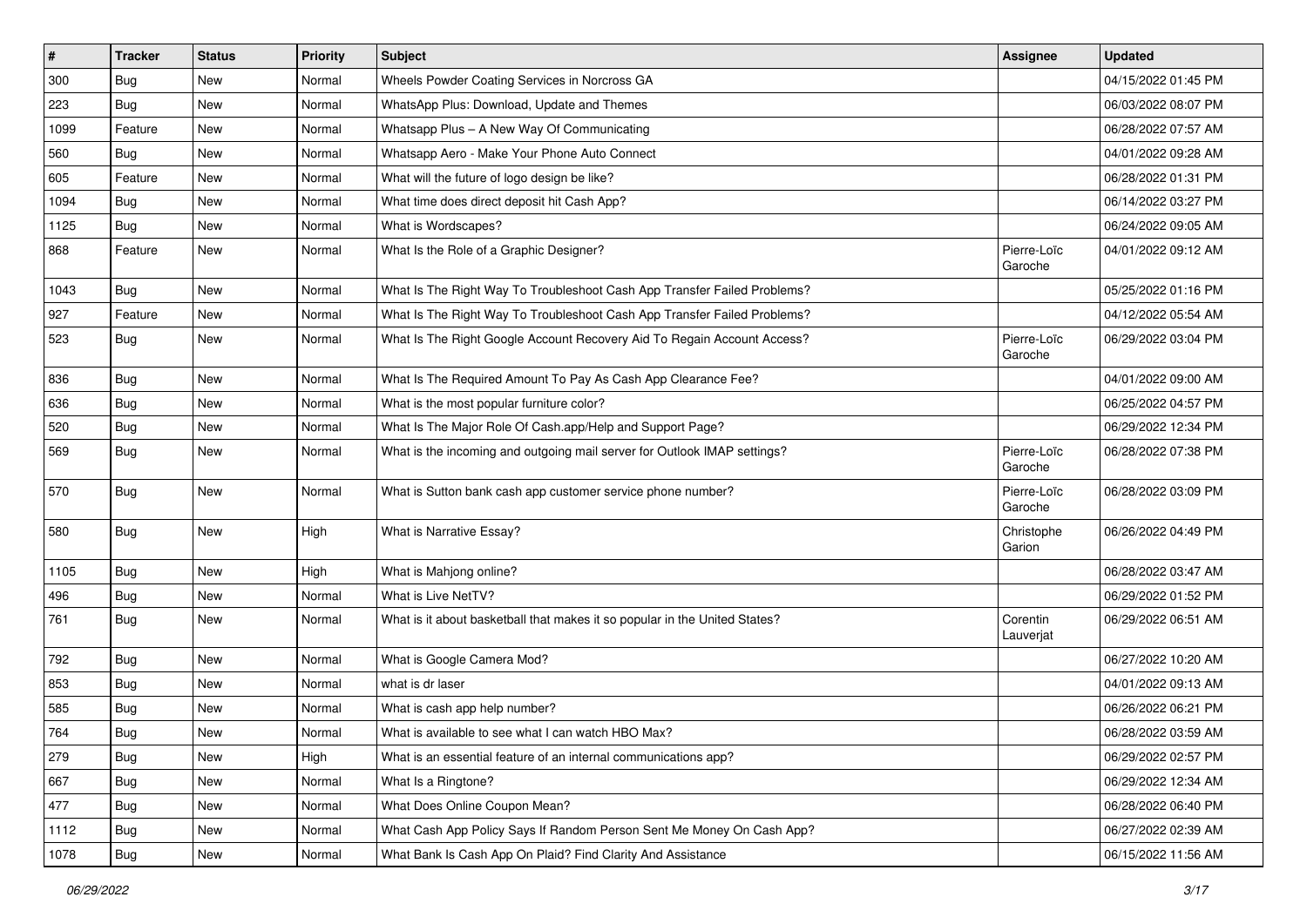| #    | <b>Tracker</b> | <b>Status</b> | <b>Priority</b> | Subject                                                                       | Assignee               | <b>Updated</b>      |
|------|----------------|---------------|-----------------|-------------------------------------------------------------------------------|------------------------|---------------------|
| 281  | Feature        | <b>New</b>    | Normal          | what are the types of Ringtones?                                              | Anonymous              | 06/29/2022 10:43 AM |
| 1010 | Bug            | New           | Normal          | what are the requirements to borrow money from cash app ? cash app borrow app | Pierre-Loïc<br>Garoche | 05/11/2022 09:29 AM |
| 675  | Bug            | New           | Normal          | What Are Smart Tactics To Fix Cash App Transfer Failed Hurdles?               |                        | 06/27/2022 09:51 AM |
| 559  | Bug            | <b>New</b>    | High            | What Are Permission For Applications like Facebook Sending MMS?               |                        | 06/29/2022 01:15 PM |
| 725  | Feature        | New           | Normal          | What are memo writing services design                                         |                        | 06/24/2022 06:24 AM |
| 857  | Bug            | New           | Normal          | Welcome to the world of classic retro games                                   |                        | 04/01/2022 09:13 AM |
| 686  | Bug            | New           | Normal          | Welcome To The Most Demandable Mahipalpur Escorts Agency                      |                        | 06/27/2022 03:45 PM |
| 548  | Bug            | New           | Normal          | Web N Logo Design                                                             |                        | 06/28/2022 08:24 AM |
| 542  | Bug            | New           | Normal          | Web N Logo Design                                                             |                        | 06/29/2022 11:42 AM |
| 260  | Bug            | New           | Normal          | Web Design Services Near Me                                                   |                        | 06/26/2022 11:55 AM |
| 555  | Bug            | New           | Normal          | web design development in hyderabad                                           |                        | 06/28/2022 05:01 AM |
| 264  | Bug            | <b>New</b>    | Normal          | We Buy Your Unwanted Car                                                      | Corentin<br>Lauverjat  | 06/28/2022 12:43 AM |
| 658  | Bug            | New           | Normal          | Watermelon Nutrition Facts And Health Benefits                                |                        | 06/28/2022 01:57 AM |
| 314  | Bug            | New           | Normal          | Water Extraction Services in Virginia Beach VA                                |                        | 04/01/2022 07:25 AM |
| 313  | Bug            | New           | Normal          | Water Extraction Services in Virginia Beach VA                                |                        | 06/23/2022 02:14 AM |
| 331  | Bug            | <b>New</b>    | Normal          | Water Extraction Services in Norfolk VA                                       |                        | 06/29/2022 09:13 AM |
| 346  | Bug            | New           | Normal          | Water Extraction Services in Chesapeake VA                                    |                        | 04/01/2022 07:15 AM |
| 968  | Feature        | New           | Normal          | watch nfl online free live streaming                                          |                        | 06/25/2022 11:52 PM |
| 974  | Bug            | <b>New</b>    | Normal          | Watch NCAA Football Live Streaming Free                                       |                        | 06/26/2022 05:33 PM |
| 969  | Bug            | New           | Normal          | Watch NCAA Football Live Match Free                                           |                        | 06/28/2022 01:31 PM |
| 1095 | Feature        | <b>New</b>    | High            | Want to Know the Best CV Makers in Dubai?                                     |                        | 06/20/2022 06:29 AM |
| 584  | Bug            | New           | Normal          | Want the cash app customer service number to check balance?                   |                        | 06/29/2022 01:00 AM |
| 1036 | Bug            | New           | Normal          | <b>VPS Material</b>                                                           |                        | 05/18/2022 09:34 PM |
| 981  | Bug            | New           | Normal          | VidMate Mod APK                                                               |                        | 06/28/2022 11:24 AM |
| 620  | Bug            | New           | Normal          | Viagra Meds: Fastest & Quick Delivery On Your Doorstep - USA                  |                        | 06/28/2022 04:33 AM |
| 607  | Bug            | New           | Normal          | Vex 5                                                                         |                        | 06/27/2022 11:24 PM |
| 722  | Bug            | New           | Normal          | Vergrößern Sie Instagram-Fotos mit instazoom                                  | Christophe<br>Garion   | 06/28/2022 07:21 AM |
| 292  | Bug            | New           | Normal          | Venmo to Cash App Transfer Of Money- Explore Here                             |                        | 06/29/2022 03:47 AM |
| 1001 | Bug            | New           | Normal          | Venmo Keep Saying Error?                                                      |                        | 06/27/2022 02:20 AM |
| 301  | <b>Bug</b>     | New           | Normal          | Vehicle Electronics Services in Norcross GA                                   |                        | 04/01/2022 07:18 AM |
| 125  | Bug            | New           | Normal          | vbvnm                                                                         |                        | 04/01/2022 07:55 AM |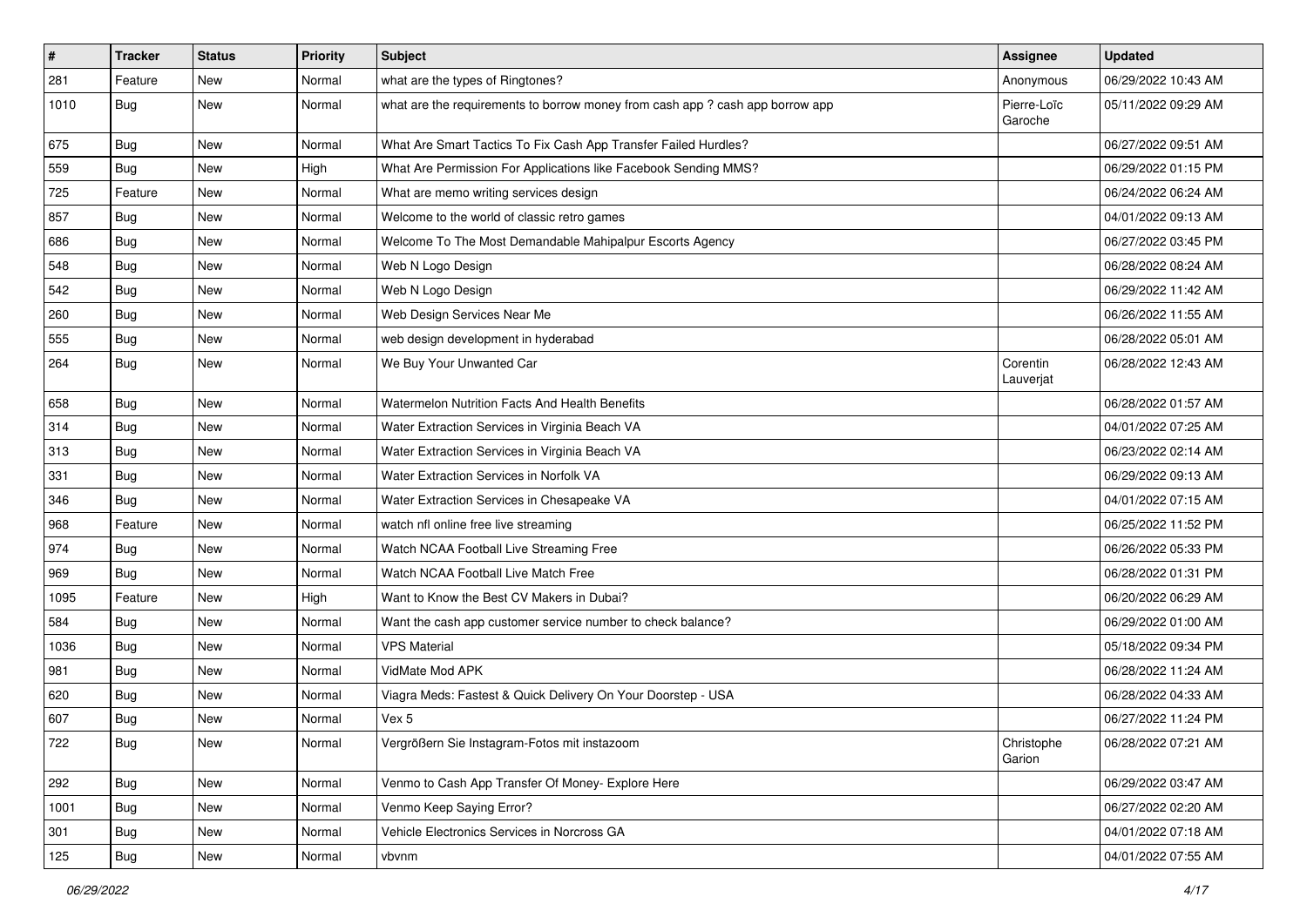| $\vert$ # | <b>Tracker</b> | <b>Status</b> | <b>Priority</b> | <b>Subject</b>                                                                   | <b>Assignee</b>        | <b>Updated</b>      |
|-----------|----------------|---------------|-----------------|----------------------------------------------------------------------------------|------------------------|---------------------|
| 1066      | Feature        | New           | High            | Using the default Routerlogin.net web address for setup                          |                        | 05/31/2022 12:16 PM |
| 624       | Bug            | New           | Normal          | Use go with the Driving Directions for your go                                   |                        | 06/21/2022 04:54 AM |
| 153       | Bug            | New           | Normal          | urgent loan online                                                               | Christophe<br>Garion   | 06/28/2022 12:49 AM |
| 464       | Bug            | New           | Normal          | Upholstery Cleaning Westchester MA                                               |                        | 06/28/2022 11:39 AM |
| 440       | <b>Bug</b>     | New           | Normal          | Upholstery Cleaning Watertown MA                                                 |                        | 04/01/2022 07:49 AM |
| 415       | <b>Bug</b>     | New           | Normal          | Upholstery Cleaning Somerville MA                                                |                        | 04/01/2022 07:48 AM |
| 324       | <b>Bug</b>     | New           | Normal          | Upholstery Cleaning Services in Virginia Beach VA                                |                        | 04/01/2022 07:26 AM |
| 339       | <b>Bug</b>     | New           | Normal          | Upholstery Cleaning Services in Norfolk VA                                       |                        | 06/17/2022 04:36 AM |
| 355       | Bug            | New           | Normal          | Upholstery Cleaning Services in Chesapeake VA                                    |                        | 04/01/2022 07:14 AM |
| 448       | <b>Bug</b>     | New           | Normal          | Upholstery Cleaning Quincy MA                                                    |                        | 04/01/2022 07:48 AM |
| 432       | Bug            | New           | Normal          | Upholstery Cleaning Newton MA                                                    |                        | 04/01/2022 07:50 AM |
| 456       | Bug            | New           | Normal          | <b>Upholstery Cleaning Medford MA</b>                                            |                        | 04/01/2022 07:28 AM |
| 423       | <b>Bug</b>     | New           | Normal          | Upholstery Cleaning Brookline MA                                                 |                        | 04/01/2022 07:46 AM |
| 407       | Bug            | New           | Normal          | Upholstery Cleaning Boston MA                                                    |                        | 04/01/2022 07:47 AM |
| 472       | <b>Bug</b>     | New           | Normal          | Upholstery Cleaning Arlington MA                                                 |                        | 04/01/2022 07:31 AM |
| 513       | <b>Bug</b>     | New           | Normal          | Unlock cash app account using the easy steps:                                    | Anonymous              | 06/29/2022 04:45 PM |
| 490       | Bug            | New           | Normal          | Unlock cash app account by getting quick solutions from the technical executives |                        | 06/29/2022 03:14 PM |
| 598       | <b>Bug</b>     | New           | Normal          | Universo s / f Download                                                          |                        | 06/29/2022 09:45 AM |
| 597       | Bug            | New           | Normal          | Universo s / f Download                                                          |                        | 06/28/2022 03:36 AM |
| 772       | Bug            | New           | Normal          | united airlines baggage policy                                                   |                        | 06/29/2022 03:40 PM |
| 771       | Bug            | New           | Normal          | united airlines baggage policy                                                   |                        | 06/26/2022 07:19 AM |
| 1093      | Bug            | New           | Normal          | Uniswap Exchange                                                                 | Christophe<br>Garion   | 06/14/2022 11:55 AM |
| 563       | Bug            | New           | Normal          | Understanding the Difference Between Free and Paid Mod Apks                      |                        | 06/29/2022 10:32 AM |
| 861       | Feature        | New           | Low             | Understanding Situational Depression                                             | Pierre-Loïc<br>Garoche | 04/01/2022 09:12 AM |
| 484       | <b>Bug</b>     | New           | Normal          | UK best essay writing service                                                    |                        | 06/27/2022 02:01 PM |
| 483       | Bug            | New           | Normal          | UK best essay writing service                                                    |                        | 06/28/2022 01:35 AM |
| 200       | Bug            | New           | Normal          | uiopi[o                                                                          |                        | 06/28/2022 12:33 AM |
| 168       | Bug            | New           | Normal          | UFC 256 Live Stream Online                                                       |                        | 06/29/2022 03:42 PM |
| 113       | <b>Bug</b>     | New           | Normal          | ufc 254 live                                                                     |                        | 06/27/2022 08:54 AM |
| 495       | <b>Bug</b>     | New           | Normal          | Twitch Clip Downloader Download Twitch Clips Online 2021                         |                        | 06/29/2022 07:42 AM |
| 661       | <b>Bug</b>     | New           | Normal          | Turbo VPN MOD APK Download                                                       |                        | 06/29/2022 11:57 AM |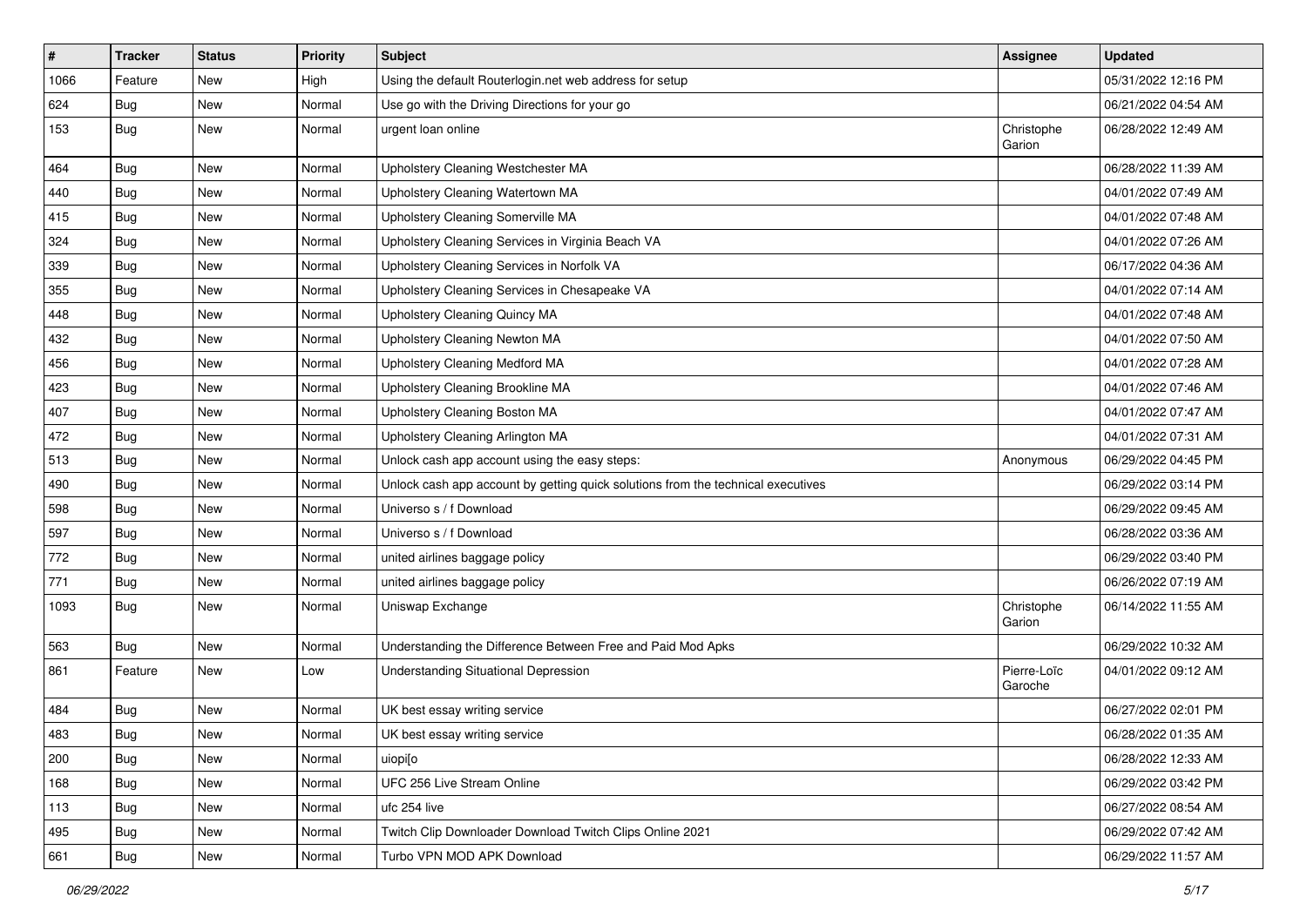| $\sharp$ | <b>Tracker</b> | <b>Status</b> | <b>Priority</b> | <b>Subject</b>                                                                                          | Assignee               | <b>Updated</b>      |
|----------|----------------|---------------|-----------------|---------------------------------------------------------------------------------------------------------|------------------------|---------------------|
| 1084     | <b>Bug</b>     | New           | Normal          | <b>Trippie Redd</b>                                                                                     |                        | 06/11/2022 09:05 AM |
| 131      | Bug            | New           | Normal          | triokids                                                                                                |                        | 04/01/2022 07:54 AM |
| 178      | Bug            | New           | Normal          | transparent lace wigs                                                                                   |                        | 06/29/2022 05:31 AM |
| 514      | <b>Bug</b>     | New           | Normal          | Trans-Caribbean                                                                                         |                        | 06/29/2022 09:33 AM |
| 909      | Bug            | New           | Normal          | Toca Life World APK                                                                                     |                        | 04/06/2022 04:52 AM |
| 908      | Bug            | New           | Normal          | Toca Life World APK                                                                                     |                        | 04/06/2022 03:18 AM |
| 844      | Bug            | New           | Normal          | To know Chime Routing Number call on the helpline number                                                |                        | 04/01/2022 08:58 AM |
| 837      | Bug            | New           | Normal          | To Create An Instagram Story                                                                            | Pierre-Loïc<br>Garoche | 04/01/2022 08:58 AM |
| 1114     | <b>Bug</b>     | <b>New</b>    | Normal          | To control the car, all you must do is click to go left or right and release the button to go straight. |                        | 06/29/2022 09:05 AM |
| 712      | Bug            | New           | Normal          | <b>Tips and Tricks</b>                                                                                  |                        | 06/28/2022 02:40 AM |
| 321      | <b>Bug</b>     | New           | Normal          | Tile & Grout Cleaning Services in Virginia Beach VA                                                     |                        | 06/29/2022 02:55 PM |
| 336      | Bug            | New           | Normal          | Tile & Grout Cleaning Services in Norfolk VA                                                            |                        | 06/29/2022 02:50 PM |
| 352      | <b>Bug</b>     | New           | Normal          | Tile & Grout Cleaning Services in Chesapeake VA                                                         |                        | 06/29/2022 11:19 AM |
| 945      | Bug            | New           | Normal          | TikTok 18 Mod Apk For Your Android                                                                      |                        | 04/13/2022 09:32 AM |
| 529      | Bug            | New           | Normal          | Thop TV APK - Free Download for Android                                                                 |                        | 06/29/2022 08:52 AM |
| 642      | <b>Bug</b>     | New           | Normal          | thong tin thoi tiet ngay hom nay                                                                        |                        | 06/27/2022 10:03 AM |
| 645      | Bug            | New           | Normal          | thong tin chinh xac nhat hom nay                                                                        |                        | 06/28/2022 02:48 PM |
| 639      | Bug            | New           | Normal          | thong tin chinh xac                                                                                     |                        | 06/29/2022 02:44 AM |
| 743      | Bug            | New           | Normal          | They promote 'pixel art' contests and a 'game jam' related to the work and figure of Carlos Casares     |                        | 06/28/2022 12:04 PM |
| 1065     | Bug            | New           | Normal          | The top foreign language training game in 2022                                                          |                        | 06/07/2022 04:05 AM |
| 891      | Bug            | New           | Normal          | The most interesting game today, have you tried it?                                                     |                        | 04/01/2022 09:17 AM |
| 512      | Bug            | New           | Normal          | The Importance Of Using Custom Writing Services                                                         |                        | 06/29/2022 12:33 PM |
| 672      | Bug            | New           | Normal          | The easiest way to delete ringtones on iPhone                                                           |                        | 06/28/2022 08:44 PM |
| 1033     | <b>Bug</b>     | New           | Normal          | The best slope 2 online games to play right now                                                         |                        | 05/17/2022 10:55 AM |
| 723      | Bug            | New           | High            | The best horror game in 2021                                                                            | Christophe<br>Garion   | 06/28/2022 10:32 PM |
| 674      | Bug            | New           | Normal          | The best game in 2021                                                                                   | Pierre-Loïc<br>Garoche | 06/28/2022 03:17 PM |
| 1028     | Bug            | New           | Normal          | The Best Free Online Game to Play with Friends                                                          |                        | 05/16/2022 05:00 AM |
| 625      | Bug            | New           | Normal          | The best free online driving directions tool                                                            |                        | 04/01/2022 09:28 AM |
| 930      | Bug            | New           | Normal          | The best free games online                                                                              |                        | 04/12/2022 09:05 AM |
| 932      | Bug            | New           | Normal          | The best epic, long-playing PC games will consume days of your life.                                    |                        | 05/15/2022 07:44 PM |
| 749      | <b>Bug</b>     | New           | Normal          | The Best Bubble Shooter Game for Android                                                                |                        | 06/26/2022 12:12 PM |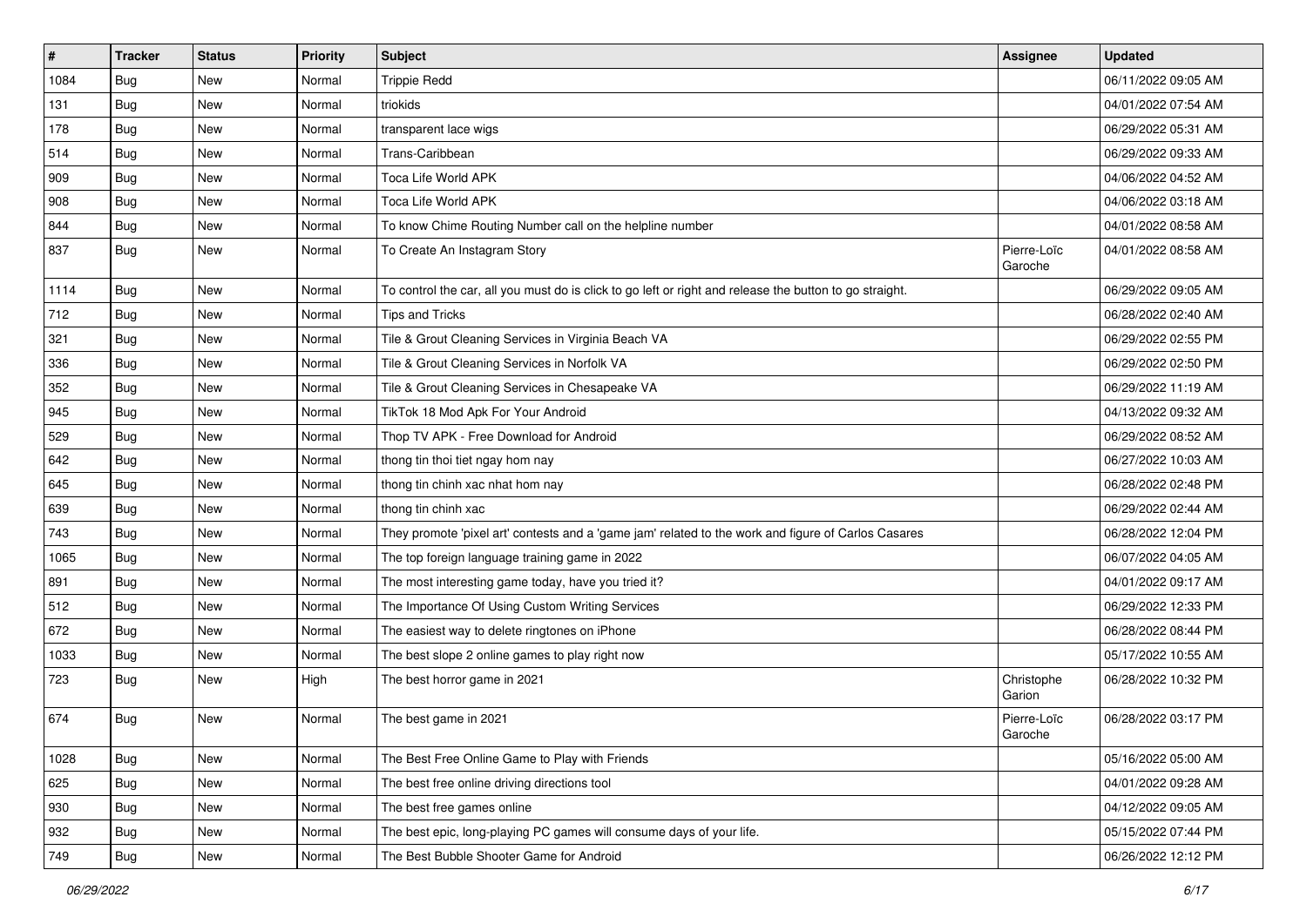| $\sharp$ | <b>Tracker</b> | <b>Status</b> | Priority | Subject                                                            | Assignee               | <b>Updated</b>      |
|----------|----------------|---------------|----------|--------------------------------------------------------------------|------------------------|---------------------|
| 221      | Bug            | New           | Normal   | The Best APk                                                       |                        | 04/01/2022 08:49 AM |
| 246      | Bug            | New           | Normal   | The Beast App                                                      |                        | 06/29/2022 02:43 PM |
| 970      | Bug            | New           | Normal   | The Amount Of Time Does Cash App Direct Deposit Time Take?         |                        | 06/26/2022 07:32 PM |
| 1040     | Bug            | New           | Normal   | thabet                                                             |                        | 05/19/2022 08:05 PM |
| 482      | Bug            | New           | Normal   | <b>Text Window</b>                                                 |                        | 06/29/2022 04:47 PM |
| 498      | Bug            | New           | Normal   | Téléchargeur SoundCloud : SoundCloud en Mp3                        | Christophe<br>Garion   | 06/29/2022 09:41 AM |
| 961      | Bug            | <b>New</b>    | Normal   | TeaTv is an Android                                                |                        | 06/26/2022 02:02 PM |
| 644      | Bug            | New           | Normal   | <b>TeaTV App Review</b>                                            |                        | 06/27/2022 11:47 AM |
| 664      | Bug            | <b>New</b>    | Normal   | Tea TV Apk Download - The Best Way to Watch Movies Offline         |                        | 06/28/2022 04:09 PM |
| 691      | Bug            | New           | Normal   | tea garden dublin                                                  |                        | 04/01/2022 09:31 AM |
| 926      | Bug            | <b>New</b>    | Normal   | tavor 7                                                            |                        | 06/22/2022 05:08 PM |
| 925      | Bug            | New           | Normal   | tavor 7                                                            |                        | 06/15/2022 03:45 AM |
| 710      | Bug            | New           | Normal   | Take Necessary Assistance If You Are Unable Activate Cash App Card |                        | 06/25/2022 09:26 PM |
| 1070     | Feature        | New           | Normal   | <b>Tableau Consulting Expertise</b>                                |                        | 06/09/2022 11:50 AM |
| 1000     | Bug            | New           | Normal   | Super easy way to zoom photos and upload to Instagram              | Christophe<br>Garion   | 06/28/2022 06:14 PM |
| 1120     | Bug            | New           | Normal   | Summary of 5 best coloring apps on phones                          |                        | 06/26/2022 11:32 AM |
| 1011     | Bug            | New           | Normal   | Summary of 10 best coloring apps on phones                         |                        | 05/11/2022 10:58 AM |
| 140      | Bug            | New           | Normal   | sugarbalanceusa                                                    |                        | 06/29/2022 04:56 PM |
| 126      | Feature        | New           | Normal   | Stussy Air Force 1 replica                                         |                        | 06/29/2022 02:04 PM |
| 558      | Feature        | New           | Normal   | <b>Stunning Classic Sofas</b>                                      |                        | 06/29/2022 10:03 AM |
| 967      | Feature        | <b>New</b>    | Normal   | stream live nfl games free online                                  |                        | 06/26/2022 10:09 AM |
| 319      | Bug            | New           | Normal   | Steam Cleaning Services in Virginia Beach VA                       |                        | 04/01/2022 07:27 AM |
| 334      | Bug            | New           | Normal   | Steam Cleaning Services in Norfolk VA                              |                        | 04/01/2022 07:25 AM |
| 349      | Bug            | New           | Normal   | Steam Cleaning Services in Chesapeake VA                           |                        | 04/01/2022 07:14 AM |
| 309      | Bug            | New           | Normal   | Stain Removal Services in Virginia Beach VA                        |                        | 04/01/2022 07:19 AM |
| 327      | Bug            | New           | Normal   | Stain Removal Services in Norfolk VA                               |                        | 04/01/2022 07:26 AM |
| 342      | Bug            | New           | Normal   | Stain Removal Services in Chesapeake VA                            |                        | 04/01/2022 07:22 AM |
| 312      | Bug            | New           | Normal   | Stain Protection Services in Virginia Beach VA                     |                        | 06/28/2022 02:57 PM |
| 330      | Bug            | New           | Normal   | Stain Protection Services in Norfolk VA                            |                        | 04/01/2022 07:26 AM |
| 345      | Bug            | New           | Normal   | Stain Protection Services in Chesapeake VA                         |                        | 06/28/2022 06:52 AM |
| 814      | <b>Bug</b>     | New           | Normal   | Stage Fright Cure                                                  | Pierre-Loïc<br>Garoche | 06/28/2022 12:31 AM |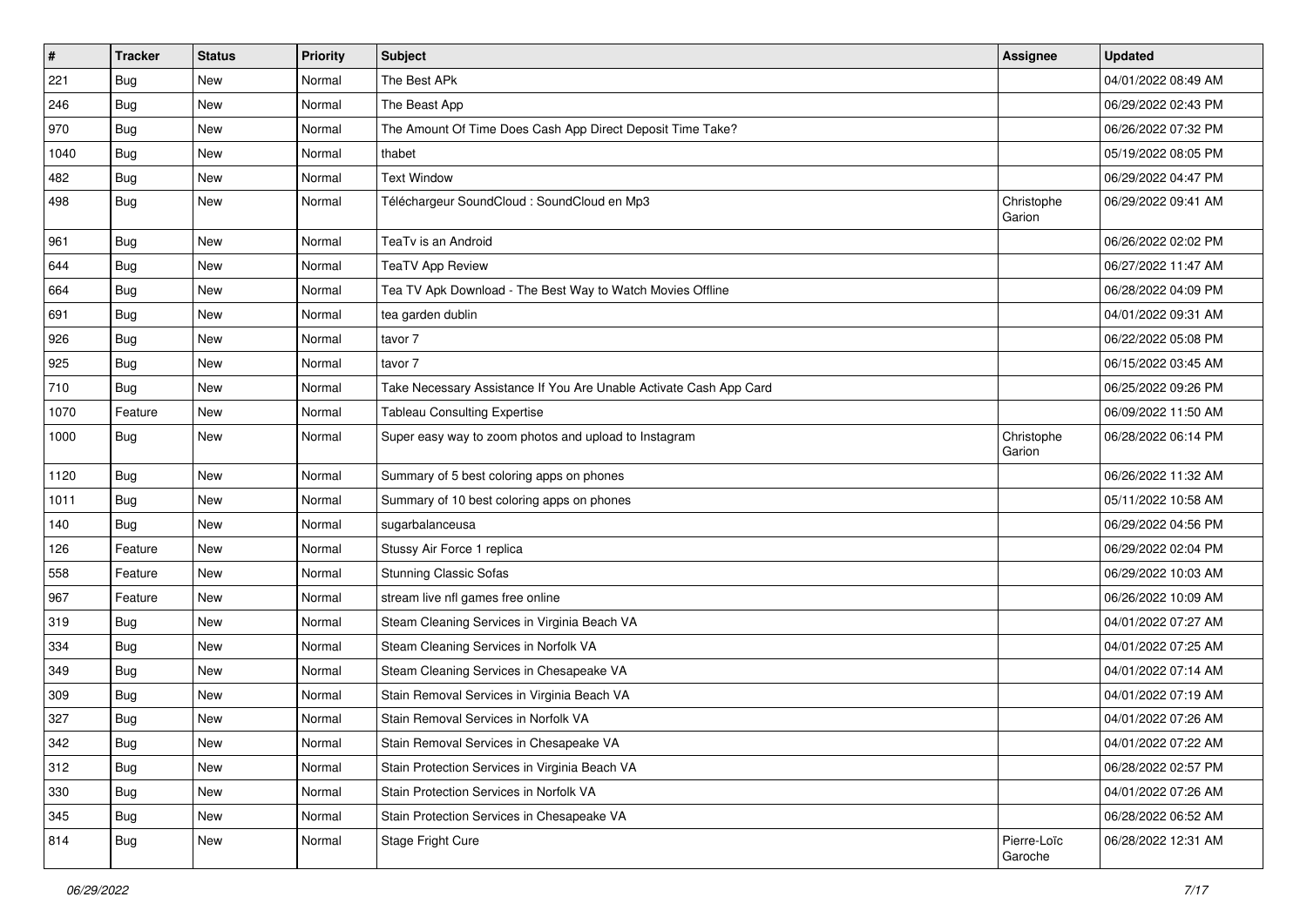| $\pmb{\#}$ | <b>Tracker</b> | <b>Status</b> | <b>Priority</b> | Subject                                                                              | Assignee               | <b>Updated</b>      |
|------------|----------------|---------------|-----------------|--------------------------------------------------------------------------------------|------------------------|---------------------|
| 773        | <b>Bug</b>     | New           | Normal          | Spades - Play online free                                                            |                        | 06/28/2022 12:26 PM |
| 526        | Bug            | New           | Normal          | Soundcloud to mp3 converter - Download Soundcloud songs                              |                        | 06/29/2022 04:01 AM |
| 869        | Bug            | New           | Normal          | Sonnerie Post Malone 2022                                                            |                        | 04/13/2022 11:05 AM |
| 141        | Feature        | New           | Normal          | Something about jerry curly                                                          |                        | 06/29/2022 03:53 AM |
| 718        | Bug            | New           | High            | Solve Complex Accounting Assignments                                                 | Hamza<br>Bourbouh      | 06/29/2022 01:20 PM |
| 222        | Bug            | New           | Normal          | Social Profile links                                                                 |                        | 06/29/2022 05:59 AM |
| 1048       | Bug            | New           | Normal          | So zeigen Sie ein Instagram-Profilbild an und vergrößern es                          |                        | 05/25/2022 06:56 AM |
| 992        | Bug            | New           | Normal          | So vergrößern Sie Ihr Instagram-Profilbild                                           |                        | 06/26/2022 11:29 PM |
| 576        | Bug            | New           | Normal          | So laden Sie ein Instagram-Bild herunter                                             |                        | 06/29/2022 09:47 AM |
| 1018       | Bug            | New           | Normal          | So erhalten Sie ein kostenloses Hörbuch                                              |                        | 06/29/2022 11:27 AM |
| 136        | Bug            | New           | Normal          | snappow                                                                              |                        | 06/28/2022 05:34 PM |
| 809        | Bug            | New           | Normal          | Smash Karts - immerse yourself in the exciting race                                  |                        | 06/28/2022 09:57 AM |
| 897        | <b>Bug</b>     | New           | Normal          | Slot Pulsa Pragmatic Play                                                            | Xavier Thirioux        | 04/01/2022 12:08 PM |
| 63         | Feature        | New           | Normal          | Skip normalization step in mutation generation if it possible                        | Pierre-Loïc<br>Garoche | 06/29/2022 08:54 AM |
| 1110       | Bug            | New           | Normal          | Six Guns Mod Apk Answers Your Questions                                              | Pierre-Loïc<br>Garoche | 06/28/2022 06:26 PM |
| 1109       | Feature        | New           | Normal          | Six Guns Mod Apk Answers Your Questions                                              | Christophe<br>Garion   | 06/26/2022 09:12 AM |
| 1108       | Bug            | New           | Normal          | Six Guns Mod Apk Answers Your Questions                                              |                        | 06/26/2022 06:26 PM |
| 931        | Feature        | New           | High            | Situs Judi Slot Online apel888                                                       | Pierre-Loïc<br>Garoche | 06/26/2022 01:07 AM |
| 808        | Bug            | New           | Normal          | Sinnvolle Guten-Morgen-Grüße                                                         |                        | 06/28/2022 10:45 PM |
| 567        | Bug            | New           | Normal          | Singapore assignment help                                                            |                        | 06/28/2022 04:12 AM |
| 72         | Bug            | New           | Normal          | Simulinkd does not match Lustre using EMF backend when using nested Merge expression | Pierre-Loïc<br>Garoche | 04/01/2022 08:06 AM |
| 500        | Bug            | New           | Normal          | Simply contact the technical team, to find the solution to cash app refund problems. | Pierre-Loïc<br>Garoche | 06/29/2022 01:44 PM |
| 898        | Bug            | New           | Normal          | Shadow Fight 2 Mod APK                                                               |                        | 04/02/2022 09:17 AM |
| 652        | Bug            | New           | Normal          | Sesame Health Benefits                                                               |                        | 06/28/2022 03:01 AM |
| 1055       | Bug            | New           | Normal          | seo apk                                                                              | Pierre-Loïc<br>Garoche | 05/27/2022 06:23 AM |
| 197        | Bug            | New           | Normal          | SBL JABORANDI PLUS HAIR OIL - COMPLETE SCALP CARE (100ML)                            |                        | 06/29/2022 09:23 AM |
| 199        | Bug            | New           | Normal          | SBL CLEARSTONE DROPS (30ML)                                                          |                        | 04/01/2022 08:23 AM |
| 252        | Bug            | New           | Normal          | Samsung U600 - Is Essential Business And Personal Phone                              |                        | 04/04/2022 04:45 AM |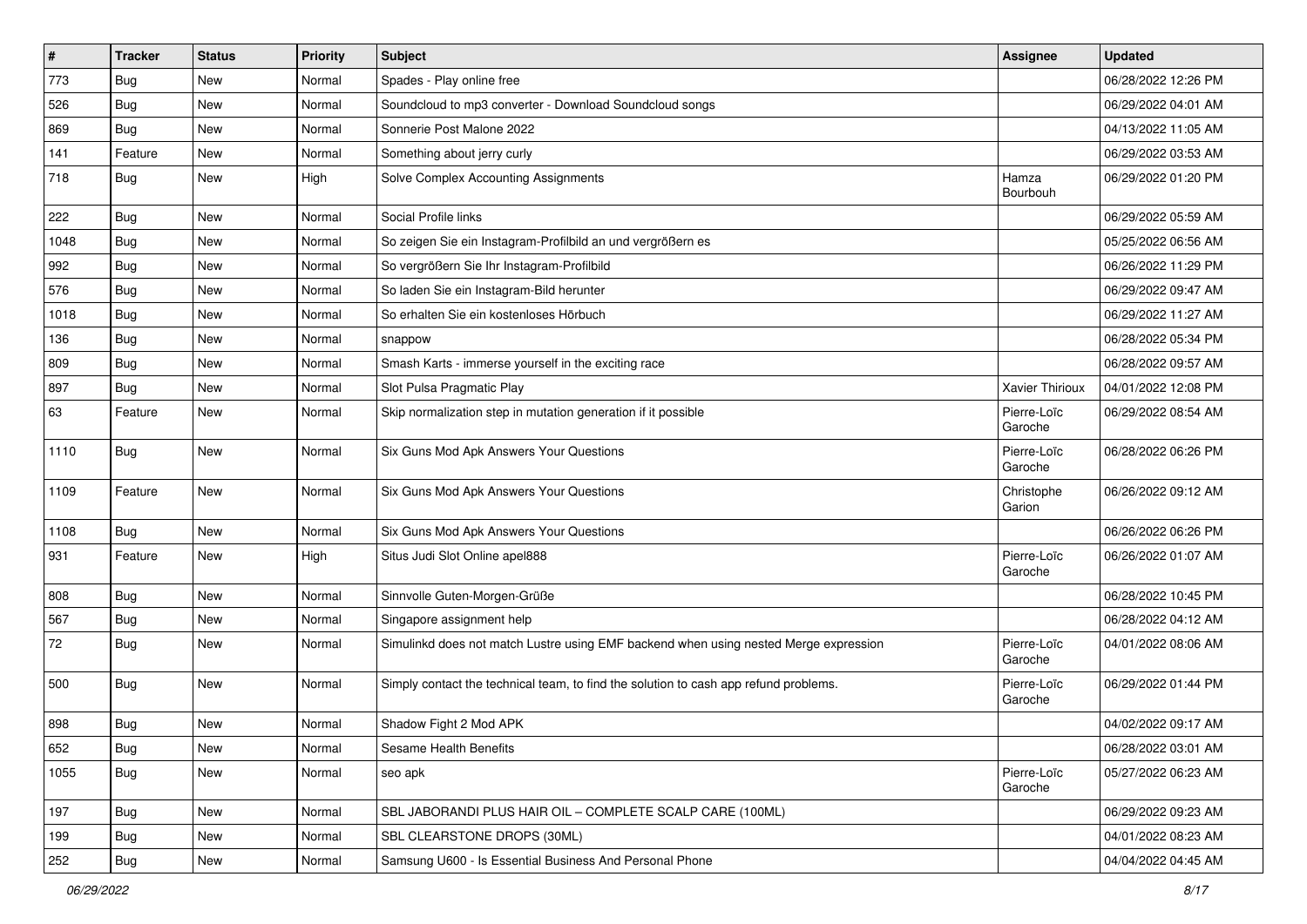| $\sharp$ | <b>Tracker</b> | <b>Status</b> | <b>Priority</b> | <b>Subject</b>                                                      | <b>Assignee</b> | <b>Updated</b>      |
|----------|----------------|---------------|-----------------|---------------------------------------------------------------------|-----------------|---------------------|
| 791      | Bug            | New           | Normal          | Samsnung TV Plus is not working                                     |                 | 04/01/2022 09:03 AM |
| 902      | Feature        | New           | Normal          | salo717                                                             |                 | 05/18/2022 10:35 AM |
| 651      | <b>Bug</b>     | New           | Normal          | Salmon Health Benefits                                              |                 | 06/28/2022 05:49 PM |
| 794      | Feature        | New           | Normal          | Safe place to buy fifa coins                                        |                 | 06/28/2022 11:15 AM |
| 638      | Bug            | New           | Normal          | Run 3 game                                                          |                 | 06/26/2022 06:31 AM |
| 322      | Bug            | New           | Normal          | Rug Cleaning Services in Virginia Beach VA                          |                 | 04/01/2022 07:26 AM |
| 337      | Bug            | New           | Normal          | Rug Cleaning Services in Norfolk VA                                 |                 | 04/01/2022 07:23 AM |
| 353      | Bug            | New           | Normal          | Rug Cleaning Services in Chesapeake VA                              |                 | 04/01/2022 07:14 AM |
| 160      | Bug            | New           | Normal          | rtyuiv wbhyu                                                        |                 | 04/01/2022 07:56 AM |
| 261      | Bug            | New           | Normal          | Ringtone Downloads - Easy Ways Come Up With Your Own Ringtones      |                 | 06/29/2022 08:23 AM |
| 595      | Bug            | New           | Normal          | RFM Online - une révolution dans la gestion de l'identité numérique |                 | 06/27/2022 11:06 PM |
| 250      | Bug            | New           | Normal          | Reviews of phone ringtones                                          |                 | 06/29/2022 12:29 AM |
| 804      | Bug            | New           | Normal          | Review                                                              |                 | 06/29/2022 03:32 AM |
| 471      | Bug            | New           | Normal          | Residential Floor Cleaning Westchester MA                           |                 | 06/28/2022 12:23 PM |
| 447      | Bug            | New           | Normal          | Residential Floor Cleaning Watertown MA                             |                 | 04/01/2022 07:49 AM |
| 422      | Bug            | New           | Normal          | Residential Floor Cleaning Somerville MA                            |                 | 04/01/2022 07:46 AM |
| 455      | Bug            | New           | Normal          | Residential Floor Cleaning Quincy MA                                |                 | 04/01/2022 07:38 AM |
| 439      | Bug            | New           | Normal          | Residential Floor Cleaning Newton MA                                |                 | 04/01/2022 07:49 AM |
| 463      | Bug            | New           | Normal          | Residential Floor Cleaning Medford MA                               |                 | 04/01/2022 07:32 AM |
| 431      | Bug            | New           | Normal          | Residential Floor Cleaning Brookline MA                             |                 | 04/01/2022 07:50 AM |
| 414      | Bug            | New           | Normal          | Residential Floor Cleaning Boston MA                                |                 | 04/01/2022 07:46 AM |
| 1082     | Bug            | New           | Normal          | Reset chime bank password without phone number                      |                 | 06/15/2022 11:56 AM |
| 127      | Feature        | New           | Normal          | replica af1                                                         |                 | 04/01/2022 07:55 AM |
| 139      | Bug            | New           | Normal          | relseo                                                              |                 | 06/28/2022 08:48 PM |
| 695      | Bug            | New           | Normal          | Refer Listas IPTV Apk                                               |                 | 06/29/2022 06:50 AM |
| 875      | Bug            | New           | Normal          | Red ball game                                                       |                 | 04/01/2022 09:15 AM |
| 243      | Feature        | New           | Normal          | Reconstruir la pandilla de la mafia en Gangstar Vegas MOD APK       |                 | 06/29/2022 12:33 PM |
| 207      | Feature        | New           | Low             | real estate lead conversion                                         |                 | 06/28/2022 06:09 PM |
| 704      | Bug            | New           | Normal          | Reach support team of Chime Customer Service for instant help       |                 | 06/29/2022 05:49 AM |
| 917      | Bug            | New           | Normal          | Random Person Sent Me Money on Cash App-find solution?              |                 | 04/09/2022 12:32 PM |
| 552      | Feature        | New           | Normal          | Radio rfm and the benefits of radio rfm                             |                 | 06/29/2022 06:28 AM |
| 549      | Bug            | New           | Normal          | Radio Luisteren                                                     |                 | 06/28/2022 05:11 PM |
| 1096     | <b>Bug</b>     | New           | Normal          | Race and experience new life.                                       |                 | 06/26/2022 06:07 PM |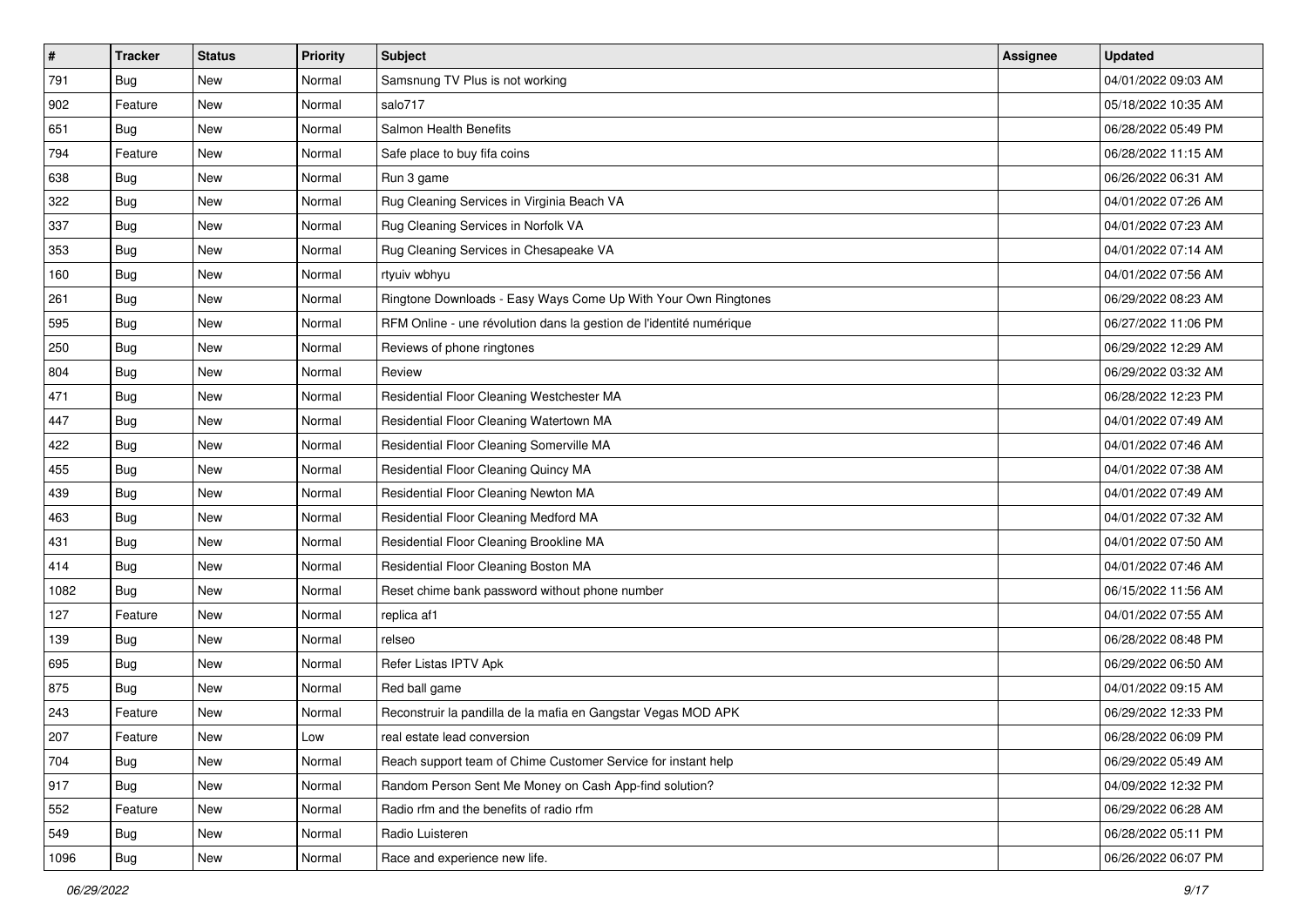| $\pmb{\#}$ | <b>Tracker</b> | <b>Status</b> | <b>Priority</b> | <b>Subject</b>                                                              | Assignee               | <b>Updated</b>      |
|------------|----------------|---------------|-----------------|-----------------------------------------------------------------------------|------------------------|---------------------|
| 546        | Feature        | New           | Normal          | Quickbooks Error                                                            |                        | 06/29/2022 09:42 AM |
| 488        | <b>Bug</b>     | New           | Normal          | Quick solution to solve cash app dispute by the technical team              |                        | 06/28/2022 11:53 PM |
| 1023       | Bug            | New           | Normal          | Questions That Are Typically Asked About Trap The Cat                       |                        | 05/14/2022 03:51 AM |
| 244        | Bug            | New           | Normal          | Quels sont les avantages des stations de radio en ligne.                    |                        | 06/29/2022 03:23 AM |
| 715        | Bug            | New           | Normal          | Puppy Playtime Descargar gratis                                             |                        | 06/28/2022 10:46 PM |
| 850        | Bug            | New           | Normal          | Puppy Playtime APK Android                                                  |                        | 04/01/2022 09:14 AM |
| 797        | Bug            | New           | Normal          | Psychedelic                                                                 | Christophe<br>Garion   | 06/28/2022 11:11 PM |
| 73         | Bug            | New           | Urgent          | properties ID is not set in Json in EMF backend                             | Pierre-Loïc<br>Garoche | 06/27/2022 09:11 PM |
| 517        | Bug            | New           | Normal          | Proficient tips to take help of cash app support professionals:             |                        | 06/26/2022 07:34 AM |
| 152        | Bug            | New           | High            | professional bridal makeup artist                                           | Christophe<br>Garion   | 06/26/2022 05:44 PM |
| 211        | Bug            | New           | Normal          | Problem in Cash App rebate? Call Cash App customer service number for help. |                        | 06/29/2022 01:49 PM |
| 173        | Feature        | New           | Normal          | private limited company registration                                        |                        | 06/28/2022 09:51 PM |
| 1113       | Bug            | New           | Normal          | Press the button to control your car                                        |                        | 06/20/2022 12:09 PM |
| 603        | <b>Bug</b>     | New           | Normal          | Premiere gratuito da lista de IPTV                                          |                        | 06/28/2022 03:48 AM |
| 218        | Bug            | New           | Normal          | Popular Educational trends                                                  |                        | 06/29/2022 12:09 AM |
| 872        | Bug            | New           | Normal          | Poppy Playtime Horror Game Free                                             |                        | 04/01/2022 09:11 AM |
| 830        | Bug            | New           | Normal          | Poppy Playtime APK                                                          |                        | 06/27/2022 10:31 PM |
| 860        | Bug            | New           | Normal          | pokemon guide                                                               | Pierre-Loïc<br>Garoche | 06/18/2022 08:18 PM |
| 766        | Bug            | <b>New</b>    | Normal          | Pobreflix Mod APK Review                                                    |                        | 06/28/2022 08:56 AM |
| 648        | Feature        | New           | Normal          | <b>Plum Health Benefits</b>                                                 |                        | 06/28/2022 06:02 PM |
| 606        | Feature        | New           | Normal          | Play unblocked cookie crush 3                                               | Pierre-Loïc<br>Garoche | 06/29/2022 01:42 AM |
| 600        | <b>Bug</b>     | New           | Normal          | Play Store Pro                                                              |                        | 06/27/2022 09:43 PM |
| 816        | Bug            | New           | Normal          | Play Scribble io fun with everyone                                          |                        | 06/28/2022 03:20 PM |
| 640        | Bug            | New           | Normal          | play game with me                                                           |                        | 06/28/2022 06:33 AM |
| 556        | Bug            | New           | Normal          | Play Game Mod Apk With Your Friends                                         |                        | 06/29/2022 01:00 AM |
| 752        | Bug            | New           | Normal          | Plagerism checker                                                           |                        | 06/26/2022 06:33 PM |
| 744        | Bug            | New           | Normal          | <b>Pixel Survive</b>                                                        |                        | 06/28/2022 05:13 AM |
| 172        | Feature        | New           | Normal          | pgdm colleges in bangalore                                                  |                        | 06/23/2022 10:47 PM |
| 649        | Feature        | New           | Normal          | Pear Health Benefits                                                        |                        | 06/28/2022 08:04 AM |
| 654        | Feature        | New           | Normal          | Peach Health Benefits                                                       |                        | 06/28/2022 10:03 AM |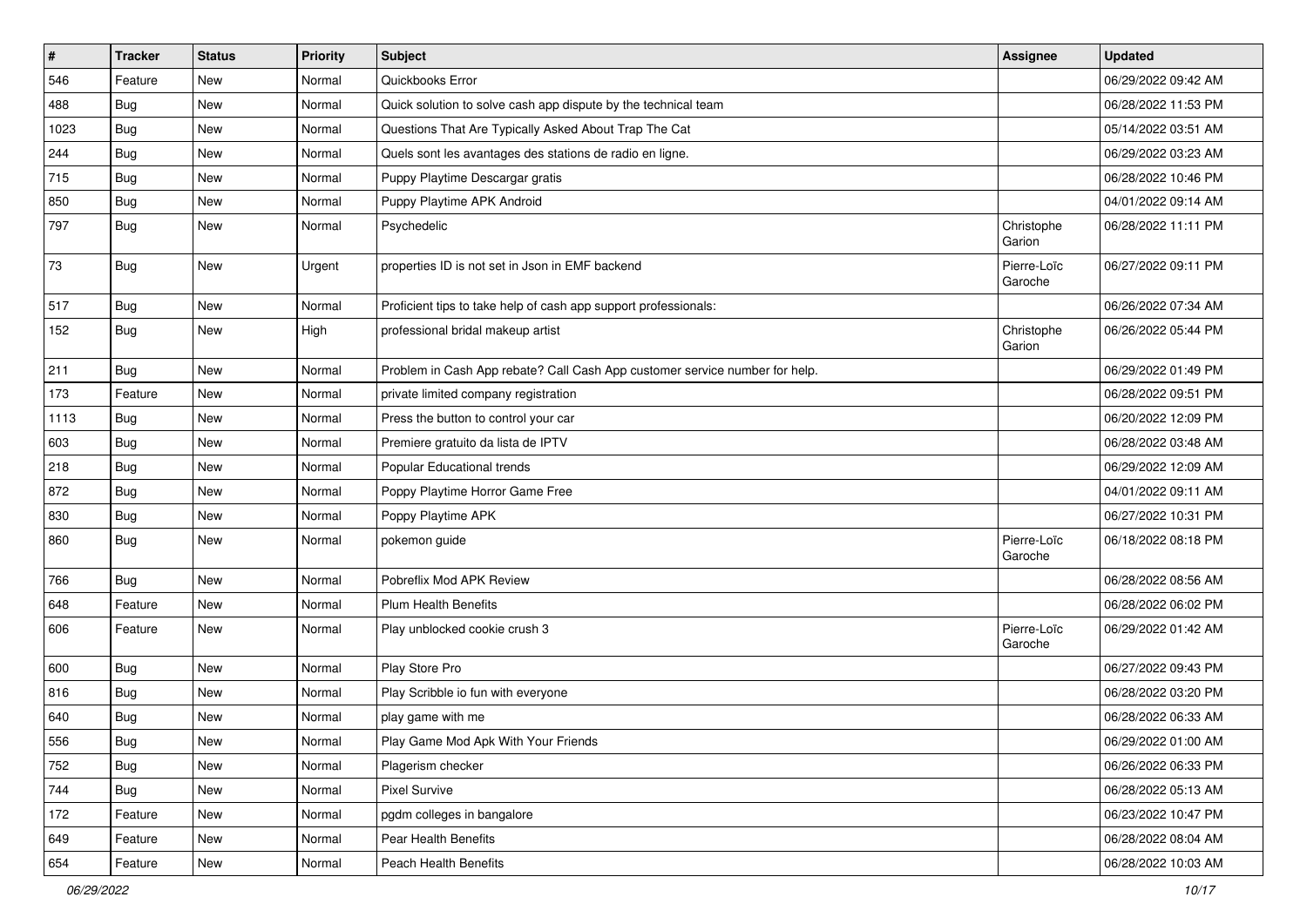| $\sharp$ | <b>Tracker</b> | <b>Status</b> | Priority | Subject                                                           | Assignee              | <b>Updated</b>      |
|----------|----------------|---------------|----------|-------------------------------------------------------------------|-----------------------|---------------------|
| 975      | Bug            | New           | Normal   | Payback 2 Mod APK                                                 |                       | 05/05/2022 10:56 AM |
| 1090     | Bug            | <b>New</b>    | Normal   | Pay Someone To Do My Assignment                                   |                       | 06/11/2022 03:15 PM |
| 1089     | Bug            | New           | Normal   | Pay Someone To Do My Assignment                                   |                       | 06/15/2022 04:44 AM |
| 817      | Bug            | New           | Normal   | Pacman 30th Anniversary                                           |                       | 06/28/2022 09:20 AM |
| 280      | Bug            | <b>New</b>    | Normal   | Pacific Web Design                                                |                       | 06/28/2022 01:25 PM |
| 138      | Bug            | New           | Normal   | own-sweethome                                                     |                       | 06/28/2022 08:42 PM |
| 662      | Bug            | <b>New</b>    | Normal   | Oreo TV Download - The Easiest Way to Watch Live TV               |                       | 06/27/2022 03:14 PM |
| 643      | Bug            | New           | Normal   | Oreo TV Apk Download                                              |                       | 06/28/2022 04:57 PM |
| 858      | Bug            | New           | Normal   | opourid                                                           | Christophe<br>Garion  | 04/01/2022 09:13 AM |
| 1047     | Bug            | New           | Normal   | Opensea                                                           | Corentin<br>Lauverjat | 05/24/2022 02:32 PM |
| 753      | Bug            | <b>New</b>    | Normal   | onlineessaygrader                                                 |                       | 06/28/2022 05:55 AM |
| 619      | Bug            | New           | Normal   | Online Trusted Medicine Store in US for Health - Genericmedsupply |                       | 06/29/2022 12:26 AM |
| 609      | Bug            | New           | High     | Online Trusted Medicine Store in US for Health - Genericmedsupply |                       | 06/29/2022 04:53 AM |
| 740      | Feature        | <b>New</b>    | Normal   | Online Thesis Help USA                                            |                       | 06/28/2022 08:25 PM |
| 856      | Bug            | New           | Normal   | Online Classes Assistance Help For Student                        |                       | 04/01/2022 09:13 AM |
| 855      | Bug            | <b>New</b>    | Normal   | Online Classes Assistance Help For Student                        |                       | 04/01/2022 09:13 AM |
| 848      | Feature        | New           | Normal   | <b>Online Classes Assistance</b>                                  |                       | 04/01/2022 08:57 AM |
| 1056     | Feature        | New           | Normal   | Online Class Issues                                               |                       | 05/28/2022 12:44 AM |
| 681      | Feature        | <b>New</b>    | High     | <b>Online Class</b>                                               |                       | 06/27/2022 07:20 AM |
| 659      | Bug            | New           | Normal   | Olive Oil Properties And Health Benefits                          |                       | 06/29/2022 11:15 AM |
| 364      | Bug            | <b>New</b>    | Normal   | Office Moving Services in Washington DC                           |                       | 04/01/2022 07:13 AM |
| 388      | Bug            | New           | Normal   | Office Moving Services in Sterling VA                             |                       | 04/01/2022 07:16 AM |
| 400      | Bug            | New           | Normal   | Office Moving Services in Potomac MD                              |                       | 06/29/2022 05:42 AM |
| 382      | Bug            | <b>New</b>    | Normal   | Office Moving Services in McLean VA                               |                       | 04/01/2022 07:17 AM |
| 406      | Bug            | New           | Normal   | Office Moving Services in Gaithersburg MD                         |                       | 04/01/2022 07:47 AM |
| 376      | Bug            | New           | Normal   | Office Moving Services in Fairfax VA                              |                       | 04/01/2022 07:17 AM |
| 358      | Bug            | New           | Normal   | Office Moving Services in Baltimore MD                            |                       | 04/01/2022 07:13 AM |
| 370      | Bug            | New           | Normal   | Office Moving Services in Arlington County VA                     |                       | 04/01/2022 07:16 AM |
| 394      | Bug            | New           | Normal   | Office Moving Services in Annapolis MD                            |                       | 04/01/2022 07:15 AM |
| 311      | <b>Bug</b>     | New           | Normal   | Odor Removal Services in Virginia Beach VA                        |                       | 04/01/2022 07:19 AM |
| 329      | <b>Bug</b>     | New           | Normal   | Odor Removal Services in Norfolk VA                               |                       | 04/01/2022 07:22 AM |
| 344      | <b>Bug</b>     | New           | Normal   | Odor Removal Services in Chesapeake VA                            |                       | 06/25/2022 12:42 AM |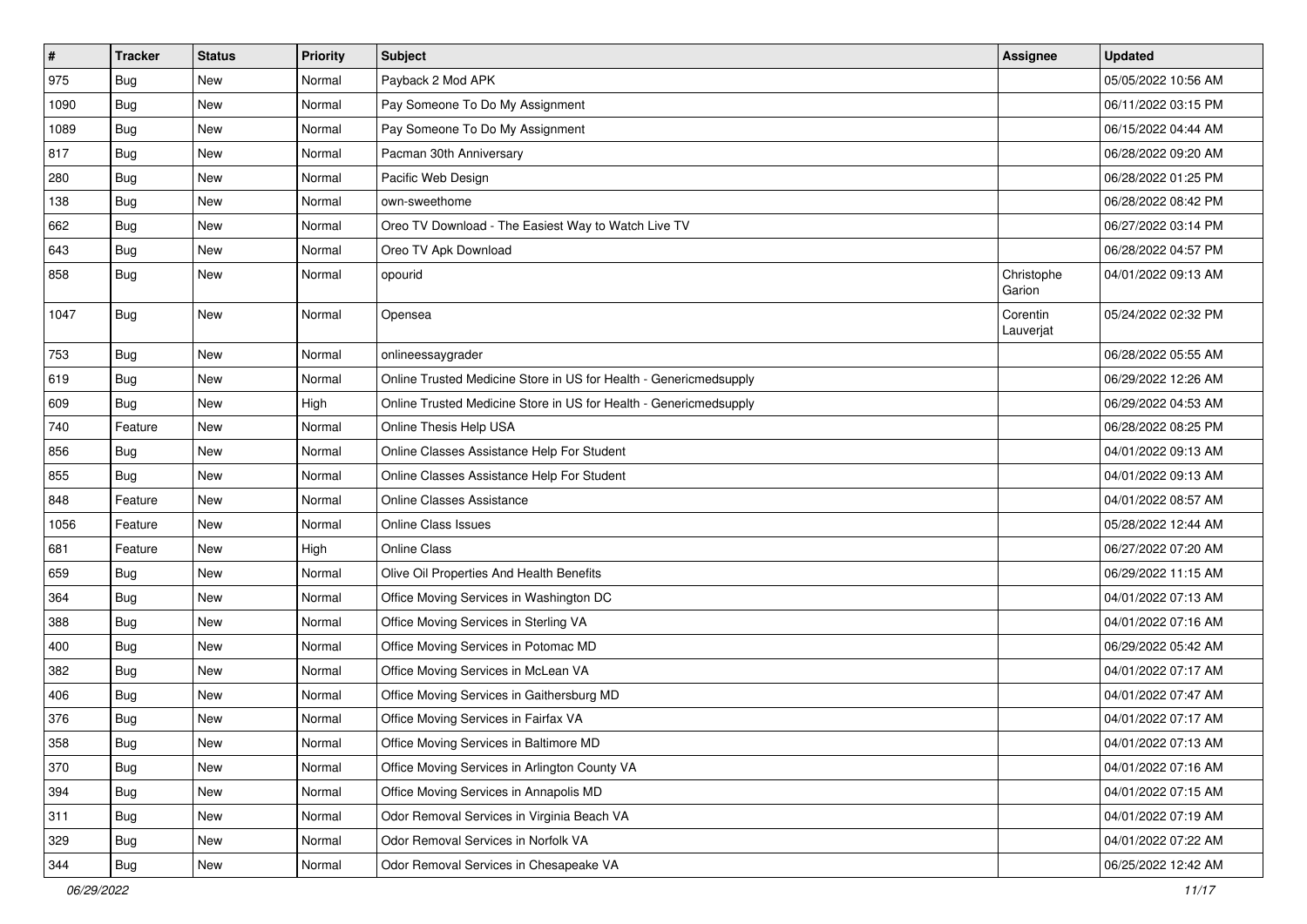| $\pmb{\#}$ | <b>Tracker</b> | <b>Status</b> | Priority | Subject                                                                                | Assignee               | <b>Updated</b>      |
|------------|----------------|---------------|----------|----------------------------------------------------------------------------------------|------------------------|---------------------|
| 777        | Bug            | New           | Normal   | Obtain driving instructions using Google Maps.                                         |                        | 06/29/2022 07:00 AM |
| 183        | Bug            | <b>New</b>    | Normal   | Nursing Assignment Help Online                                                         |                        | 06/29/2022 04:05 PM |
| 1005       | Bug            | New           | High     | Nursing Assignment Help in UK                                                          |                        | 05/13/2022 05:33 PM |
| 669        | Feature        | New           | Normal   | Nursing Assignment Help                                                                |                        | 06/28/2022 11:16 PM |
| 828        | Bug            | <b>New</b>    | Normal   | Nursery management                                                                     |                        | 06/28/2022 12:10 PM |
| 481        | <b>Bug</b>     | New           | Normal   | Nur Online Shop                                                                        |                        | 06/29/2022 03:52 PM |
| 480        | Bug            | <b>New</b>    | Normal   | Nur Online Shop                                                                        |                        | 06/29/2022 04:34 PM |
| 866        | Feature        | New           | Normal   | Northern Ireland Dissertation Writing Service                                          | Pierre-Loïc<br>Garoche | 04/01/2022 09:12 AM |
| 862        | <b>Bug</b>     | <b>New</b>    | Normal   | none                                                                                   |                        | 04/01/2022 09:11 AM |
| 185        | Bug            | New           | Normal   | Non-Plagiarized Research Writing                                                       |                        | 06/29/2022 07:58 AM |
| 277        | Feature        | <b>New</b>    | Normal   | Nike Dunks Replica                                                                     |                        | 04/01/2022 08:19 AM |
| 276        | Feature        | <b>New</b>    | Normal   | Nike Dunks Replica                                                                     |                        | 04/01/2022 08:19 AM |
| 821        | Bug            | New           | Normal   | Nicoo - A Review of the Popular Battle Royale Game                                     |                        | 06/28/2022 08:30 AM |
| 115        | <b>Bug</b>     | <b>New</b>    | Normal   | NFL LIVE STREAM                                                                        |                        | 06/27/2022 02:53 PM |
| 1026       | Bug            | New           | Normal   | New Puzzle Game for All Age - Dordle                                                   |                        | 06/25/2022 06:17 PM |
| 572        | Feature        | New           | Normal   | New features of WhatsApp Plus on Android phones                                        | Pierre-Loïc<br>Garoche | 06/29/2022 04:10 PM |
| 204        | Feature        | New           | Normal   | New Car Tyres                                                                          |                        | 04/01/2022 08:40 AM |
| 209        | Bug            | New           | Normal   | Neglect to access old Cash App account considering message notice issue? Contact help. |                        | 06/29/2022 10:45 AM |
| 583        | Bug            | <b>New</b>    | High     | Need the Cash app customer service phone number?                                       |                        | 06/29/2022 09:28 AM |
| 894        | Feature        | <b>New</b>    | Normal   | Need phd dissertation help in UK                                                       |                        | 05/30/2022 12:29 PM |
| 550        | Bug            | New           | Normal   | Nederland FM - beste manieren om naar internationale radio op internet te luisteren    |                        | 06/29/2022 12:06 AM |
| 527        | Feature        | New           | Normal   | My Teachers                                                                            |                        | 06/29/2022 12:33 PM |
| 234        | Bug            | New           | Normal   | My Personal Experience With the College Writing Services                               |                        | 06/29/2022 12:28 PM |
| 532        | <b>Bug</b>     | <b>New</b>    | Normal   | My Assignment Help                                                                     |                        | 06/29/2022 10:39 AM |
| 790        | Bug            | New           | Normal   | My app                                                                                 |                        | 04/01/2022 09:03 AM |
| 990        | Bug            | New           | Normal   | Mushrooms                                                                              |                        | 06/26/2022 05:41 AM |
| 362        | Bug            | New           | Normal   | Moving Services in Washington DC                                                       |                        | 04/01/2022 07:13 AM |
| 386        | Bug            | New           | Normal   | Moving Services in Sterling VA                                                         |                        | 04/01/2022 07:16 AM |
| 398        | Bug            | New           | Normal   | Moving Services in Potomac MD                                                          |                        | 04/01/2022 07:32 AM |
| 380        | <b>Bug</b>     | New           | Normal   | Moving Services in McLean VA                                                           |                        | 06/29/2022 09:58 AM |
| 404        | Bug            | New           | Normal   | Moving Services in Gaithersburg MD                                                     |                        | 04/01/2022 07:47 AM |
| 374        | <b>Bug</b>     | New           | Normal   | Moving Services in Fairfax VA                                                          |                        | 04/01/2022 07:18 AM |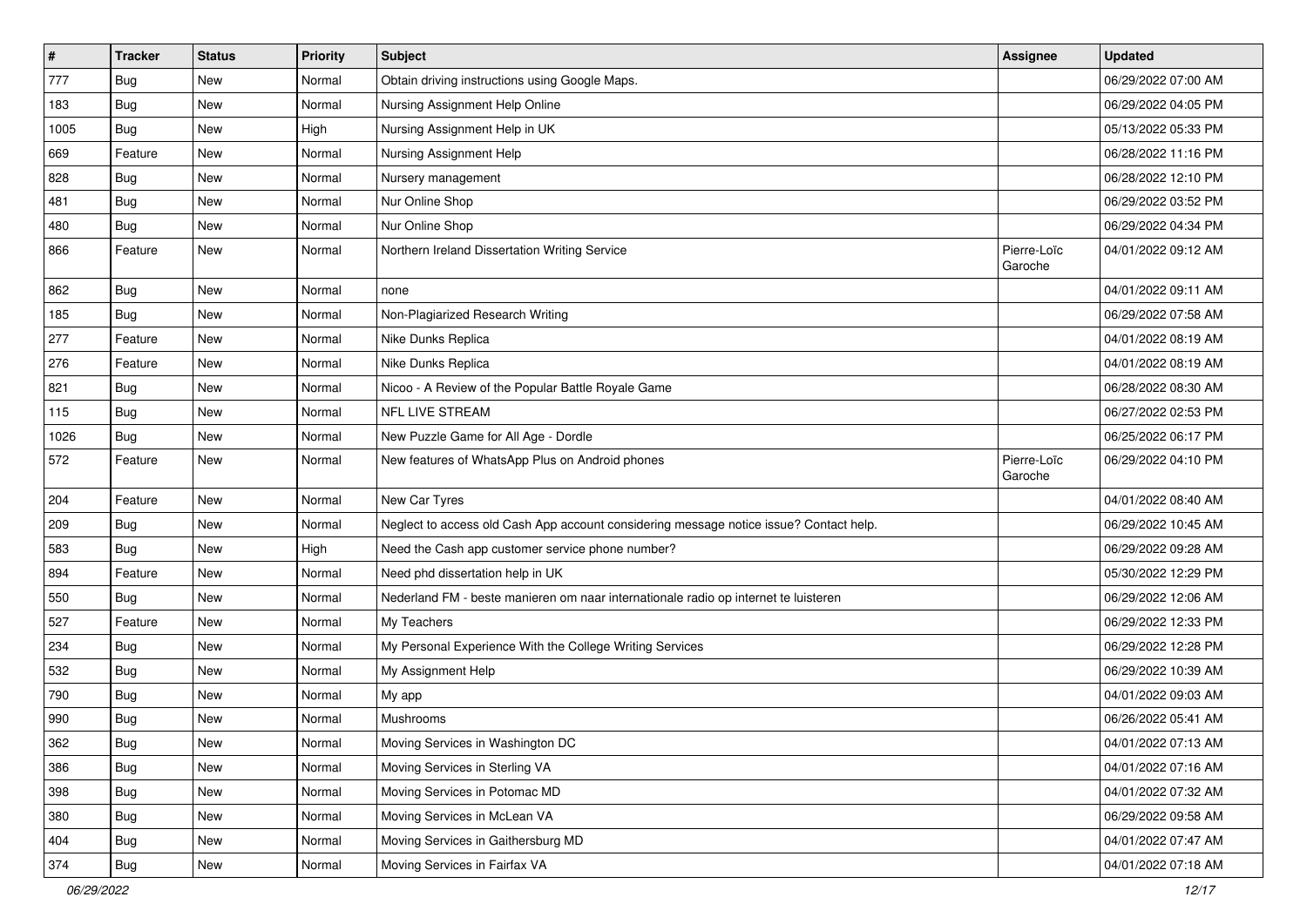| $\vert$ # | <b>Tracker</b> | <b>Status</b> | <b>Priority</b> | <b>Subject</b>                                                                                                                                           | <b>Assignee</b>        | <b>Updated</b>      |
|-----------|----------------|---------------|-----------------|----------------------------------------------------------------------------------------------------------------------------------------------------------|------------------------|---------------------|
| 356       | Bug            | <b>New</b>    | Normal          | Moving Services in Baltimore MD                                                                                                                          |                        | 04/01/2022 07:13 AM |
| 368       | Bug            | <b>New</b>    | Normal          | Moving Services in Arlington County VA                                                                                                                   |                        | 04/01/2022 07:12 AM |
| 392       | Bug            | New           | Normal          | Moving Services in Annapolis MD                                                                                                                          |                        | 04/01/2022 07:16 AM |
| 935       | Bug            | New           | Normal          | MovieBox Pro Apk - Watch Movies and TV Shows on Your Android Phone                                                                                       |                        | 06/26/2022 04:11 AM |
| 934       | Bug            | New           | Normal          | MovieBox Pro Apk - Watch Movies and TV Shows on Your Android Phone                                                                                       |                        | 05/10/2022 11:01 AM |
| 318       | Bug            | New           | Normal          | Mold Removal Services in Virginia Beach VA                                                                                                               |                        | 04/01/2022 07:27 AM |
| 333       | Bug            | New           | Normal          | Mold Removal Services in Norfolk VA                                                                                                                      |                        | 06/29/2022 02:53 PM |
| 348       | Bug            | New           | Normal          | Mold Removal Services in Chesapeake VA                                                                                                                   |                        | 06/28/2022 12:53 AM |
| 248       | <b>Bug</b>     | New           | Normal          | Mobile ringtones and attractiveness ringtones                                                                                                            |                        | 06/29/2022 08:03 AM |
| 726       | Bug            | New           | Normal          | Mobile Application Development Services                                                                                                                  |                        | 06/28/2022 04:44 PM |
| 905       | Bug            | New           | Normal          | MINI MILITIA MOD APK                                                                                                                                     |                        | 05/19/2022 01:54 PM |
| 820       | Bug            | New           | Normal          | Metal Slug Apk para Android                                                                                                                              |                        | 06/29/2022 12:55 PM |
| 819       | Bug            | New           | Normal          | Metal Slug Apk para Android                                                                                                                              |                        | 06/27/2022 09:35 AM |
| 205       | Bug            | New           | Low             | Mens Designer Glasses                                                                                                                                    |                        | 06/29/2022 04:56 PM |
| 988       | Bug            | New           | Normal          | <b>Medicinal Mushrooms</b>                                                                                                                               |                        | 06/27/2022 09:33 AM |
| 987       | Bug            | New           | Normal          | <b>Medicinal Mushrooms</b>                                                                                                                               |                        | 06/27/2022 07:13 PM |
| 114       | <b>Bug</b>     | New           | Normal          | <b>Medical Research Writing Services</b>                                                                                                                 |                        | 06/28/2022 12:06 AM |
| 991       | Bug            | <b>New</b>    | Normal          | <b>MDMA MOLLY</b>                                                                                                                                        |                        | 05/03/2022 12:03 AM |
| 310       | Bug            | <b>New</b>    | Normal          | Mattress Cleaning Services in Virginia Beach VA                                                                                                          |                        | 06/26/2022 04:33 AM |
| 328       | Bug            | New           | Normal          | Mattress Cleaning Services in Norfolk VA                                                                                                                 |                        | 04/01/2022 07:26 AM |
| 343       | Bug            | <b>New</b>    | Normal          | Mattress Cleaning Services in Chesapeake VA                                                                                                              |                        | 04/01/2022 07:16 AM |
| 953       | Bug            | New           | Normal          | Manga Dogs - Read Your Favorite Comics on Your Smartphone                                                                                                |                        | 06/27/2022 03:53 PM |
| 288       | Bug            | New           | Normal          | Make shopping easier                                                                                                                                     |                        | 04/01/2022 07:56 AM |
| 287       | <b>Bug</b>     | New           | Normal          | Make shopping easier                                                                                                                                     |                        | 04/01/2022 08:41 AM |
| 870       | <b>Bug</b>     | New           | Normal          | Mahjong Solitaire                                                                                                                                        |                        | 04/01/2022 09:12 AM |
| 612       | <b>Bug</b>     | <b>New</b>    | Normal          | <b>Luxury Slingshot Rental</b>                                                                                                                           |                        | 06/29/2022 12:15 PM |
| 96        | Bug            | Resolved      | High            | Lustrec installation failed                                                                                                                              | Pierre-Loïc<br>Garoche | 04/01/2022 08:11 AM |
| 1121      | Bug            | <b>New</b>    | Normal          | LustreC do not run                                                                                                                                       |                        | 06/22/2022 08:43 AM |
| 825       | Bug            | <b>New</b>    | Normal          | Lucky Patcher Download                                                                                                                                   |                        | 06/26/2022 06:09 PM |
| 665       | Feature        | <b>New</b>    | Normal          | Look for a dedicated help with finance assignment                                                                                                        |                        | 06/27/2022 11:10 PM |
| 1111      | Bug            | New           | Normal          | LOLBeans is a fun battle royale game where you race with other players while avoiding obstacles. Reach the<br>end of the course in competitive gameplay! |                        | 06/26/2022 09:17 AM |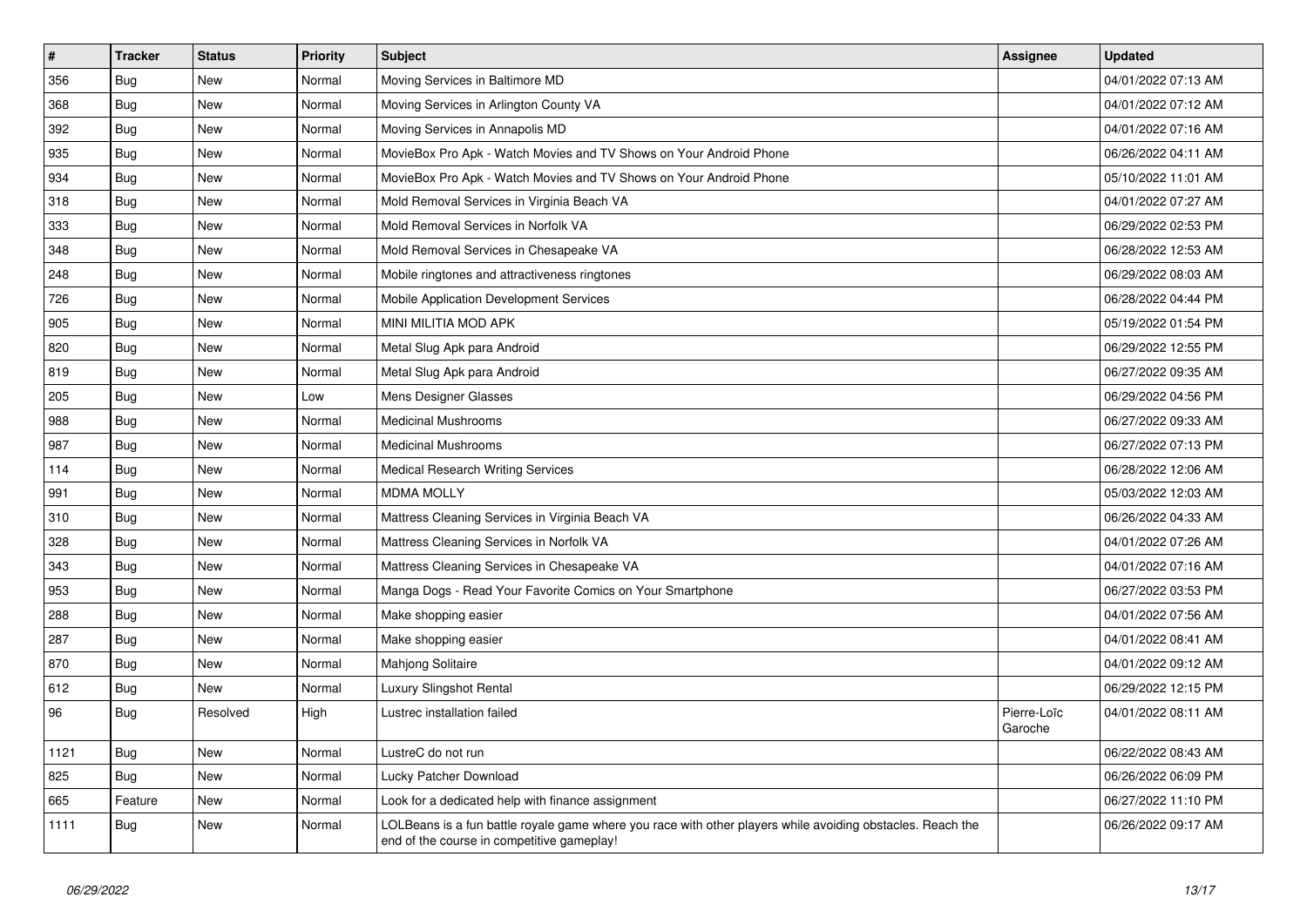| $\vert$ # | <b>Tracker</b> | <b>Status</b> | Priority | <b>Subject</b>                                                                           | <b>Assignee</b>        | <b>Updated</b>      |
|-----------|----------------|---------------|----------|------------------------------------------------------------------------------------------|------------------------|---------------------|
| 270       | Bug            | New           | Normal   | Logo Mansion                                                                             | Christophe<br>Garion   | 04/01/2022 08:20 AM |
| 677       | Bug            | New           | Normal   | Logo Design Services Near Me                                                             |                        | 06/29/2022 11:58 AM |
| 365       | Bug            | New           | Normal   | Local Moving Services in Washington DC                                                   |                        | 04/01/2022 07:12 AM |
| 389       | Bug            | <b>New</b>    | Normal   | Local Moving Services in Sterling VA                                                     |                        | 04/01/2022 07:16 AM |
| 401       | Bug            | New           | Normal   | Local Moving Services in Potomac MD                                                      |                        | 04/01/2022 07:48 AM |
| 383       | Bug            | New           | Normal   | Local Moving Services in McLean VA                                                       |                        | 04/01/2022 07:17 AM |
| 377       | Bug            | New           | Normal   | Local Moving Services in Fairfax VA                                                      |                        | 04/01/2022 07:17 AM |
| 359       | Bug            | New           | Normal   | Local Moving Services in Baltimore MD                                                    |                        | 04/01/2022 07:15 AM |
| 371       | Bug            | <b>New</b>    | Normal   | Local Moving Services in Arlington County VA                                             |                        | 04/01/2022 07:13 AM |
| 395       | Bug            | New           | Normal   | Local Moving Services in Annapolis MD                                                    |                        | 04/01/2022 07:15 AM |
| 171       | Feature        | New           | Normal   | loan management system                                                                   |                        | 06/28/2022 08:24 PM |
| 623       | Bug            | New           | Normal   | Listen to online radio stations for mobile phones                                        |                        | 06/28/2022 06:33 AM |
| 479       | Bug            | New           | Normal   | Limousine Service Bellevue WA                                                            |                        | 06/29/2022 09:16 AM |
| 1098      | Bug            | <b>New</b>    | Normal   | Life of a Fisherman                                                                      |                        | 06/26/2022 05:16 PM |
| 502       | Bug            | New           | Normal   | Les instructions pour définir des sonneries pour iPhone sont simples et faciles à suivre |                        | 06/29/2022 02:27 PM |
| 1077      | Bug            | New           | Normal   | Les excellentes façons d'utiliser ces images                                             |                        | 06/29/2022 12:54 PM |
| 673       | Bug            | New           | Normal   | Learn the basics of pixel art - Clear grid                                               |                        | 06/29/2022 09:44 AM |
| 562       | Bug            | New           | Normal   | Learn Basic Mahjong Rules                                                                |                        | 06/23/2022 12:48 AM |
| 151       | Feature        | New           | Normal   | Law Essay Writing Service - Assignments Planet                                           |                        | 06/28/2022 10:50 AM |
| 739       | Bug            | New           | Normal   | law dissertation help                                                                    |                        | 06/27/2022 06:12 PM |
| 779       | Feature        | New           | Normal   | Latest Whatsapp groups for Teens                                                         | Pierre-Loïc<br>Garoche | 06/27/2022 08:15 PM |
| 904       | Feature        | New           | Normal   | Laora seeck                                                                              |                        | 04/20/2022 11:54 AM |
| 883       | Bug            | New           | Normal   | Langweilen Sie sich jemals bei der gleichen alten Schriftart auf Instagram?              |                        | 04/01/2022 09:16 AM |
| 851       | Bug            | New           | Normal   | Laden Sie den kostenlosen MP3-Klingelton für Ihr Mobiltelefon herunter                   |                        | 04/01/2022 09:14 AM |
| 194       | Bug            | New           | Normal   | lace closure wigs                                                                        |                        | 06/28/2022 02:29 PM |
| 716       | Bug            | New           | Normal   | La celebración de un BabyShower.                                                         |                        | 06/27/2022 12:29 PM |
| 962       | <b>Bug</b>     | New           | Normal   | Kostenlose Hörbücher                                                                     |                        | 06/26/2022 10:45 PM |
| 528       | Bug            | New           | Normal   | Korean Mag                                                                               |                        | 06/29/2022 01:13 AM |
| 534       | Bug            | New           | Normal   | Know how to initiate cash app refund by contacting the technical team                    | Pierre-Loïc<br>Garoche | 06/29/2022 03:23 PM |
| 663       | Bug            | New           | Normal   | Know how the Cash app twitches words in a detailed way.                                  | Pierre-Loïc<br>Garoche | 06/28/2022 07:08 PM |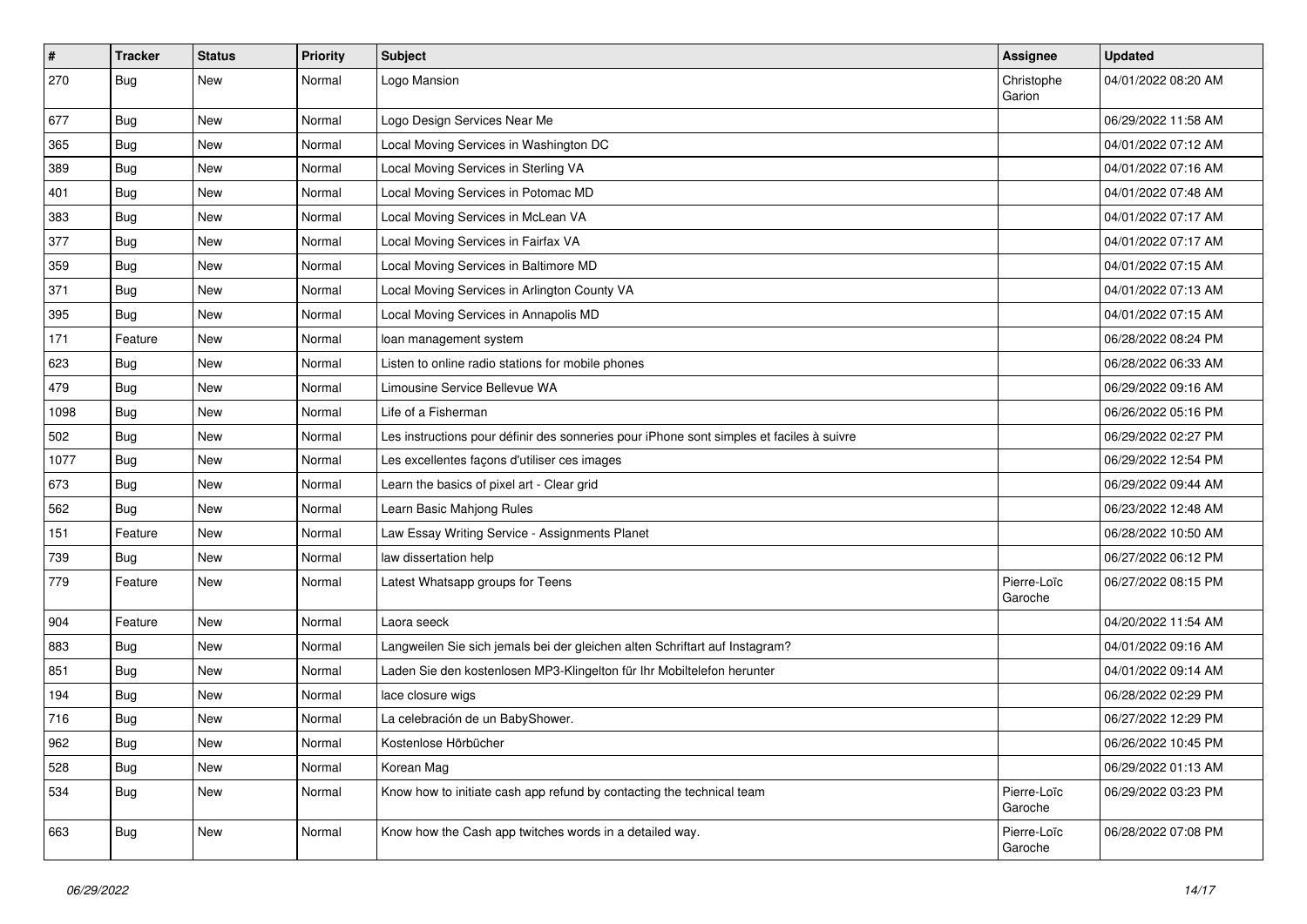| $\vert$ # | <b>Tracker</b> | <b>Status</b> | Priority | <b>Subject</b>                                                                                                  | <b>Assignee</b>        | <b>Updated</b>      |
|-----------|----------------|---------------|----------|-----------------------------------------------------------------------------------------------------------------|------------------------|---------------------|
| 1119      | Bug            | New           | Normal   | Klondike Solitaire                                                                                              |                        | 06/27/2022 03:00 PM |
| 1016      | Bug            | <b>New</b>    | Normal   | Klondike Solitaire                                                                                              |                        | 05/12/2022 09:03 AM |
| 873       | Bug            | New           | Normal   | Klingeltöne mp3                                                                                                 |                        | 04/13/2022 11:03 AM |
| 893       | Bug            | New           | Normal   | klingeltone                                                                                                     |                        | 04/13/2022 11:06 AM |
| 119       | Bug            | New           | Normal   | klhjigyu                                                                                                        |                        | 06/29/2022 01:57 AM |
| 656       | Bug            | New           | Normal   | Kiwi Nutrition Facts And Health Benefits                                                                        |                        | 06/28/2022 08:54 PM |
| 566       | Bug            | New           | Normal   | Kinemaster Pro Download - los App Review                                                                        |                        | 04/01/2022 09:27 AM |
| 88        | Bug            | New           | Normal   | kind2 output: When for node arguments                                                                           | Pierre-Loïc<br>Garoche | 06/28/2022 06:24 AM |
| 596       | Bug            | <b>New</b>    | Normal   | <b>Kids Games</b>                                                                                               |                        | 06/27/2022 04:08 AM |
| 304       | Bug            | New           | Normal   | Keyless Entry Services in Norcross GA                                                                           |                        | 04/01/2022 07:19 AM |
| 805       | Bug            | New           | Normal   | Ketamine Online Store                                                                                           | Christophe<br>Garion   | 06/28/2022 10:04 PM |
| 803       | Feature        | New           | High     | Ketamine Online Store                                                                                           | Pierre-Loïc<br>Garoche | 06/29/2022 04:38 PM |
| 367       | Bug            | New           | Normal   | Junk Removal Services in Washington DC                                                                          |                        | 04/01/2022 07:12 AM |
| 391       | Bug            | New           | Normal   | Junk Removal Services in Sterling VA                                                                            |                        | 04/01/2022 07:16 AM |
| 403       | Bug            | <b>New</b>    | Normal   | Junk Removal Services in Potomac MD                                                                             |                        | 04/01/2022 07:47 AM |
| 385       | Bug            | New           | Normal   | Junk Removal Services in McLean VA                                                                              |                        | 04/01/2022 07:15 AM |
| 379       | Bug            | New           | Normal   | Junk Removal Services in Fairfax VA                                                                             |                        | 04/01/2022 07:17 AM |
| 361       | Bug            | New           | Normal   | Junk Removal Services in Baltimore MD                                                                           |                        | 04/01/2022 07:13 AM |
| 373       | Bug            | New           | Normal   | Junk Removal Services in Arlington County VA                                                                    |                        | 04/01/2022 07:18 AM |
| 397       | Bug            | New           | Normal   | Junk Removal Services in Annapolis MD                                                                           |                        | 04/01/2022 07:15 AM |
| 653       | Bug            | New           | Normal   | Jujube (Jinjoles): Properties And Health Benefits                                                               |                        | 06/27/2022 08:47 AM |
| 240       | Feature        | New           | Normal   | Juego interesante de Dragon Ball Legends MOD APK                                                                |                        | 06/28/2022 02:55 PM |
| 670       | Bug            | New           | Normal   | JTWhatsApp Apk - The New and Improved WhatsApp                                                                  |                        | 06/28/2022 12:32 PM |
| 842       | Bug            | New           | Normal   | Join the fun game                                                                                               |                        | 04/01/2022 08:58 AM |
| 163       | Bug            | New           | Normal   | jknjopl[                                                                                                        |                        | 04/01/2022 07:58 AM |
| 262       | Bug            | New           | Normal   | It this true to dealing Wuth                                                                                    |                        | 06/29/2022 06:48 AM |
| 1049      | Feature        | New           | Normal   | IT Software Company In Delhi                                                                                    |                        | 05/27/2022 05:24 AM |
| 210       | Bug            | New           | Normal   | Issue with check symbol in Cash App? Dial assist number with calling Cash App customer service phone<br>number. |                        | 06/28/2022 09:09 AM |
| 269       | Bug            | New           | Normal   | Is there such a site for app design?                                                                            | Anonymous              | 06/29/2022 09:14 AM |
| 1127      | Bug            | New           | Normal   | Is there any support to find Google Feud answers?                                                               |                        | 06/27/2022 04:27 AM |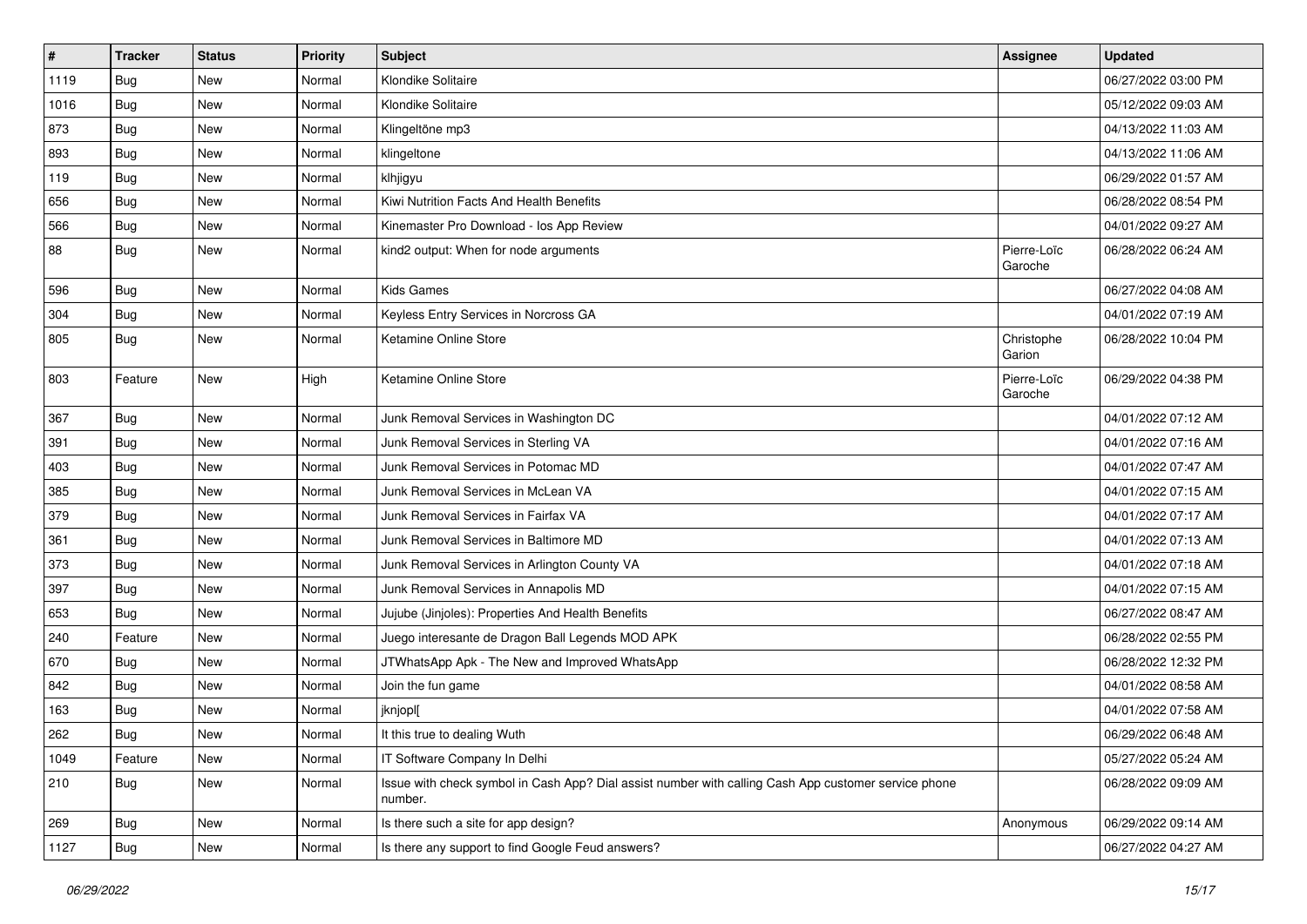| $\sharp$ | <b>Tracker</b> | <b>Status</b> | Priority | <b>Subject</b>                                                                               | Assignee               | <b>Updated</b>      |
|----------|----------------|---------------|----------|----------------------------------------------------------------------------------------------|------------------------|---------------------|
| 999      | Bug            | New           | Normal   | Is there a way to find Google Feud answers?                                                  |                        | 06/28/2022 01:27 AM |
| 231      | Bug            | New           | Normal   | Is the ringtone download difficult or not?                                                   | Pierre-Loïc<br>Garoche | 06/28/2022 04:48 AM |
| 478      | Feature        | New           | Normal   | Is it safe to install third-party WhatsApp GB?                                               |                        | 06/29/2022 04:19 PM |
| 1015     | Bug            | New           | Normal   | Is it possible to send books for free?                                                       |                        | 05/11/2022 04:05 PM |
| 998      | Bug            | New           | Normal   | Is It Hard to Solve Wordle An                                                                |                        | 06/27/2022 12:24 AM |
| 1116     | Bug            | New           | Normal   | ipTV smarts pro                                                                              |                        | 06/29/2022 09:27 AM |
| 993      | Bug            | <b>New</b>    | Normal   | IO Games Free Online                                                                         |                        | 06/26/2022 09:41 AM |
| 788      | Bug            | New           | Normal   | Intro Maker Mod APK                                                                          |                        | 06/28/2022 04:21 AM |
| 225      | Bug            | <b>New</b>    | Normal   | instant personal loan                                                                        |                        | 06/29/2022 06:37 AM |
| 224      | Feature        | New           | Normal   | Instant Personal Loan                                                                        | Pierre-Loïc<br>Garoche | 06/28/2022 04:40 PM |
| 176      | Bug            | New           | Normal   | instant loan without documents                                                               |                        | 06/18/2022 01:43 PM |
| 167      | Bug            | New           | Normal   | instant loan without documents                                                               | Anonymous              | 06/28/2022 07:35 PM |
| 568      | Bug            | New           | Normal   | Instale a versão mais recente do YouTube Premium                                             |                        | 06/27/2022 08:56 PM |
| 748      | Bug            | <b>New</b>    | Normal   | Il y a quelques façons d'obtenir des sonneries gratuites pour votre iPhone                   |                        | 06/26/2022 11:24 PM |
| 1072     | Bug            | New           | Normal   | ij.start canon                                                                               |                        | 06/21/2022 06:56 PM |
| 1013     | Bug            | New           | Normal   | ij.start canon                                                                               |                        | 05/11/2022 11:31 AM |
| 950      | Bug            | New           | Normal   | ij.start canon                                                                               |                        | 06/26/2022 04:35 AM |
| 943      | Bug            | New           | Normal   | ij.start canon                                                                               |                        | 04/13/2022 08:52 AM |
| 846      | Feature        | New           | Normal   | ij.start canon                                                                               |                        | 04/01/2022 08:58 AM |
| 525      | Bug            | New           | Normal   | If you don't have a QR code: How to activate cash app card in app                            |                        | 06/29/2022 12:35 PM |
| 604      | Bug            | <b>New</b>    | Normal   | Idle Game Online                                                                             |                        | 06/28/2022 04:30 AM |
| 1104     | Bug            | New           | Normal   | Idle game fix bug                                                                            |                        | 06/26/2022 06:52 PM |
| 1103     | Bug            | New           | Normal   | Idle game fix bug                                                                            |                        | 06/25/2022 09:08 PM |
| 1031     | Bug            | New           | Normal   | <b>IAFT Traders Union</b>                                                                    |                        | 05/16/2022 03:14 PM |
| 1030     | Bug            | New           | Normal   | <b>IAFT Traders Union</b>                                                                    |                        | 05/16/2022 03:13 PM |
| 736      | Bug            | New           | Normal   | I Want to Edit in My Website (transfer-factor.net) Unfortunately, Unable to Edit It          |                        | 06/24/2022 07:32 AM |
| 711      | Bug            | New           | Normal   | Human Fall Flat Apk Download                                                                 |                        | 06/28/2022 08:27 PM |
| 123      | Bug            | New           | Normal   | https://www.reddit.com/r/NRLgrandfinal2020/                                                  |                        | 06/28/2022 06:50 PM |
| 124      | Bug            | New           | Normal   | https://www.bigmarker.com/ustvpass/LIVE-Atlanta-Falcons-vs-Carolina-Panthers-NFL-Week-8-Game |                        | 04/01/2022 07:55 AM |
| 486      | <b>Bug</b>     | New           | Low      | HP Wireless Printer Setup                                                                    | Anonymous              | 06/29/2022 04:21 PM |
| 238      | <b>Bug</b>     | New           | Low      | HP Printer Assistant Software   Download & Install HP Assistant                              |                        | 04/01/2022 08:16 AM |
| 237      | Feature        | New           | Normal   | HP Printer Assistant Software   Download & Install HP Assistant                              |                        | 06/28/2022 04:50 AM |